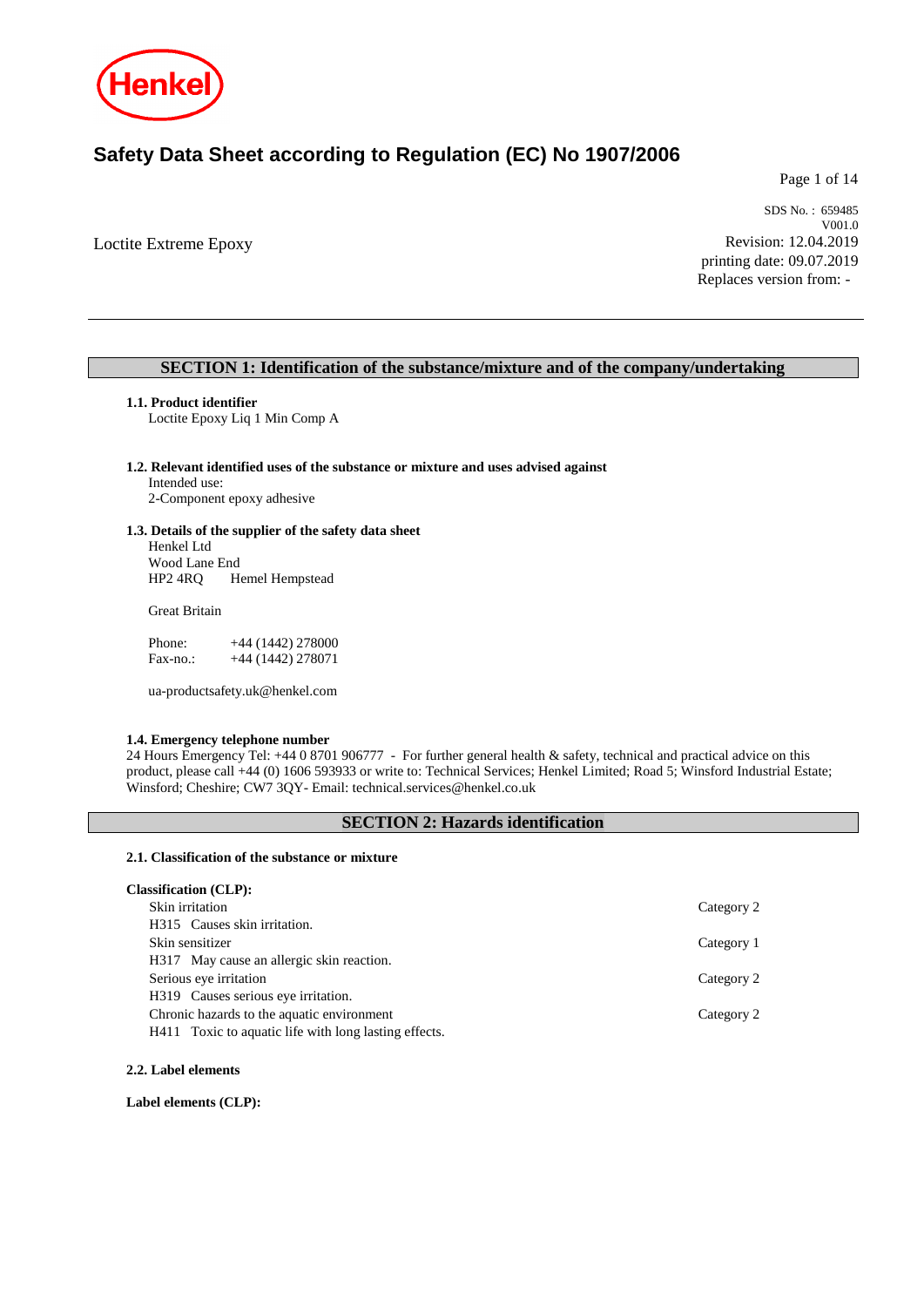| <b>Hazard</b> pictogram:                             |                                                                                                                                                                           |
|------------------------------------------------------|---------------------------------------------------------------------------------------------------------------------------------------------------------------------------|
| <b>Contains</b>                                      | reaction product: bisphenol-A-(epichlorhydrin); epoxy resin (number average molecular<br>weight $\leq$ 700)                                                               |
| Signal word:                                         | Warning                                                                                                                                                                   |
| <b>Hazard statement:</b>                             | H315 Causes skin irritation.<br>H317 May cause an allergic skin reaction.<br>H319 Causes serious eye irritation.<br>H411 Toxic to aquatic life with long lasting effects. |
| <b>Precautionary statement:</b>                      | P101 If medical advice is needed, have product container or label at hand.<br>P102 Keep out of reach of children.                                                         |
| <b>Precautionary statement:</b><br><b>Prevention</b> | P280 Wear protective gloves/eye protection.                                                                                                                               |
| <b>Precautionary statement:</b><br><b>Disposal</b>   | P501 Dispose of contents/container in accordance with national regulation.                                                                                                |

#### **2.3. Other hazards**

Persons suffering from allergic reactions to epoxides should avoid contact with the product. Not fulfilling Persistent, Bioaccumulative and Toxic (PBT), very Persistent and very Bioaccumulative (vPvB) criteria.

### **SECTION 3: Composition/information on ingredients**

#### **3.2. Mixtures**

**General chemical description:** Reaction resin **Base substances of preparation:** Epoxy resin

### **Declaration of the ingredients according to CLP (EC) No 1272/2008:**

| <b>Hazardous components</b>           | <b>EC</b> Number     | content      | <b>Classification</b> |
|---------------------------------------|----------------------|--------------|-----------------------|
| CAS-No.                               | <b>REACH-Reg No.</b> |              |                       |
| reaction product: bisphenol-A-        | 01-2119456619-26     | $80 - 100\%$ | Skin Irrit. 2         |
| (epichlorhydrin); epoxy resin (number |                      |              | H <sub>3</sub> 15     |
| average molecular weight $\leq 700$ ) |                      |              | Skin Sens. 1          |
| 25068-38-6                            |                      |              | H317                  |
|                                       |                      |              | Eye Irrit. 2          |
|                                       |                      |              | H <sub>3</sub> 19     |
|                                       |                      |              | Aquatic Chronic 2     |
|                                       |                      |              | H411                  |

**For full text of the H - statements and other abbreviations see section 16 "Other information". Substances without classification may have community workplace exposure limits available.**

### **SECTION 4: First aid measures**

### **4.1. Description of first aid measures**

General information: In case of adverse health effects seek medical advice.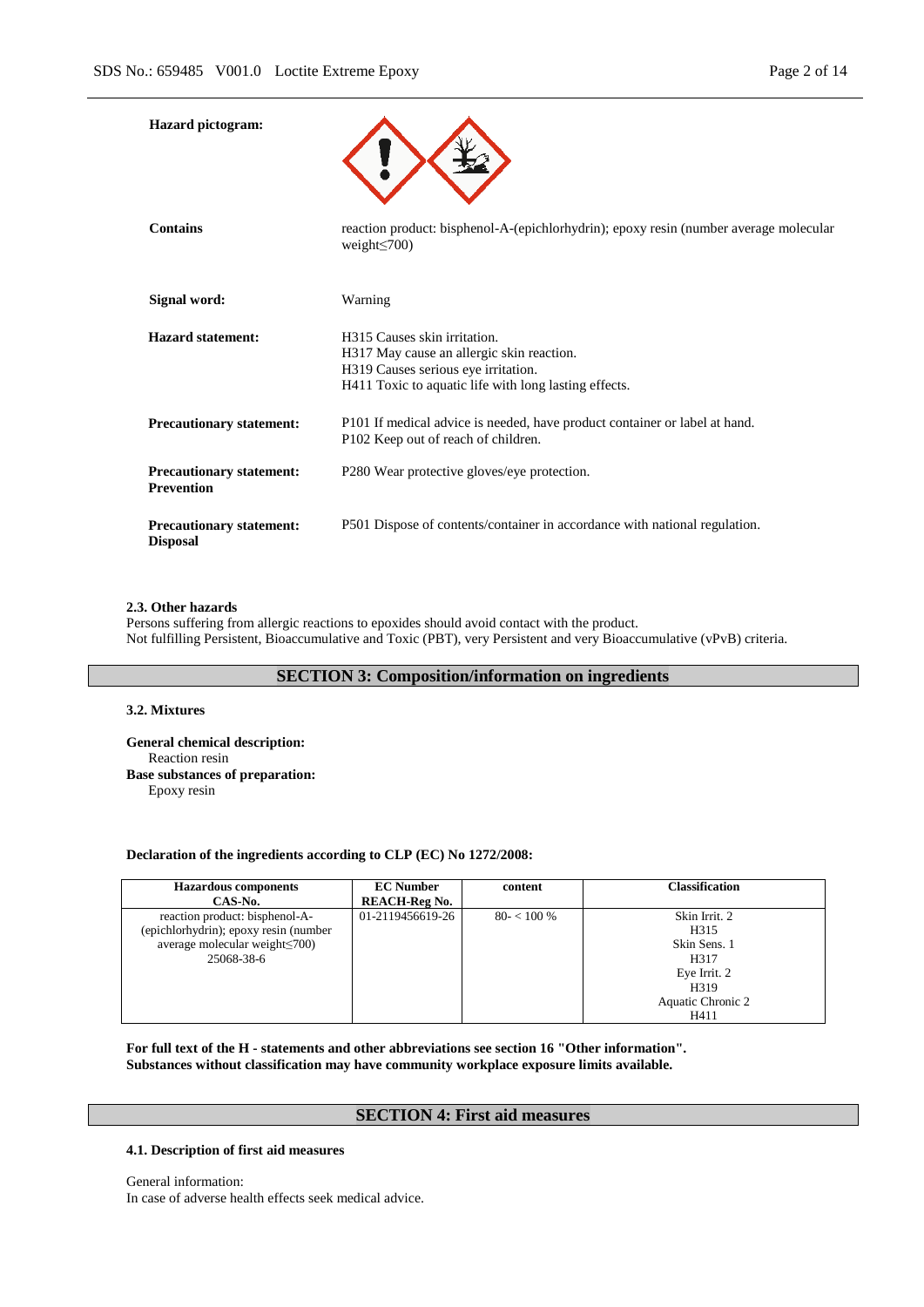#### Inhalation:

Move to fresh air, consult doctor if complaint persists.

#### Skin contact:

Rinse with running water and soap. Apply replenishing cream. Change all contaminated clothing. If necessary, see a dermatologist.

#### Eye contact:

Immediately flush eyes with soft jet of water or eye rinse solution for at least 5 minutes. If pains remain (intensive smarting, sensitivity to light, visual disturbance) continue flushing and contact/seek doctor or hospital.

#### Ingestion:

Rinse mouth and throat. Drink 1-2 glasses of water. Seek medical advice.

#### **4.2. Most important symptoms and effects, both acute and delayed**

SKIN: Redness, inflammation.

Causes serious eye irritation.

May cause an allergic skin reaction.

# **4.3. Indication of any immediate medical attention and special treatment needed**

See section: Description of first aid measures

### **SECTION 5: Firefighting measures**

### **5.1. Extinguishing media**

**Suitable extinguishing media:** carbon dioxide, foam, powder, water spray jet, fine water spray

#### **Extinguishing media which must not be used for safety reasons:** High pressure waterjet

#### **5.2. Special hazards arising from the substance or mixture**

In the event of a fire, carbon monoxide (CO) and carbon dioxide (CO2) can be released.

#### **5.3. Advice for firefighters**

Wear self-contained breathing apparatus. Wear protective equipment.

### **SECTION 6: Accidental release measures**

### **6.1. Personal precautions, protective equipment and emergency procedures**

Wear protective equipment. Danger of slipping on spilled product. Avoid contact with skin and eyes.

#### **6.2. Environmental precautions**

Do not empty into drains / surface water / ground water.

#### **6.3. Methods and material for containment and cleaning up**

Remove with liquid-absorbing material (sand, peat, sawdust). Dispose of contaminated material as waste according to Section 13.

#### **6.4. Reference to other sections**

See advice in section 8

### **SECTION 7: Handling and storage**

**7.1. Precautions for safe handling**

Avoid skin and eye contact.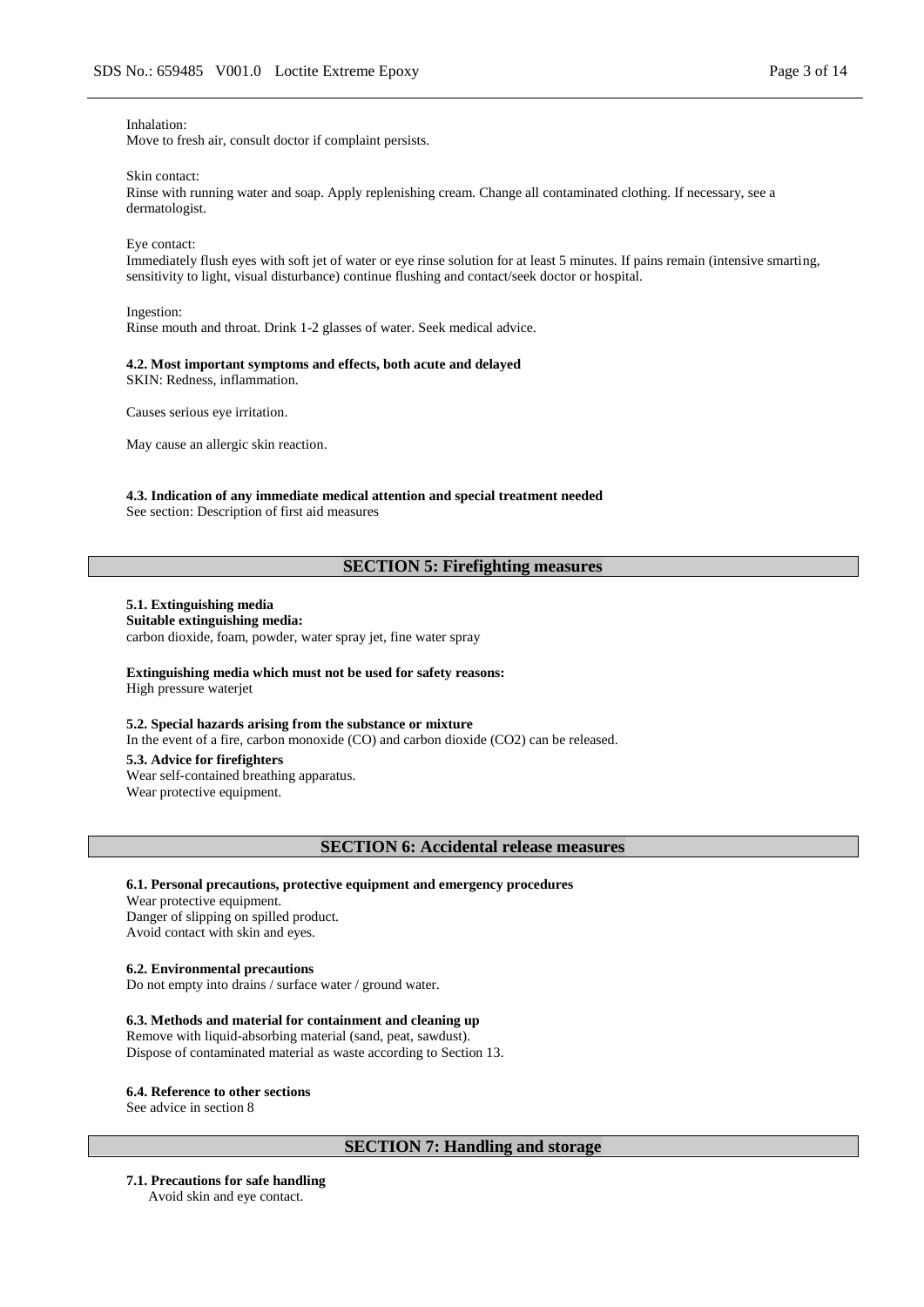Hygiene measures: Do not eat, drink or smoke while working. Wash hands before work breaks and after finishing work.

### **7.2. Conditions for safe storage, including any incompatibilities**

Store in sealed original container. Store frost-free. Temperatures between + 5  $^{\circ}$ C and + 30  $^{\circ}$ C Store protected from heat influence. Keep only in original container. Do not store together with food or other consumables (coffee, tea, tobacco, etc.).

### **7.3. Specific end use(s)**

2-Component epoxy adhesive

### **SECTION 8: Exposure controls/personal protection**

### **8.1. Control parameters**

#### **Occupational Exposure Limits**

Valid for Great Britain

None

#### **Occupational Exposure Limits**

Valid for Ireland

None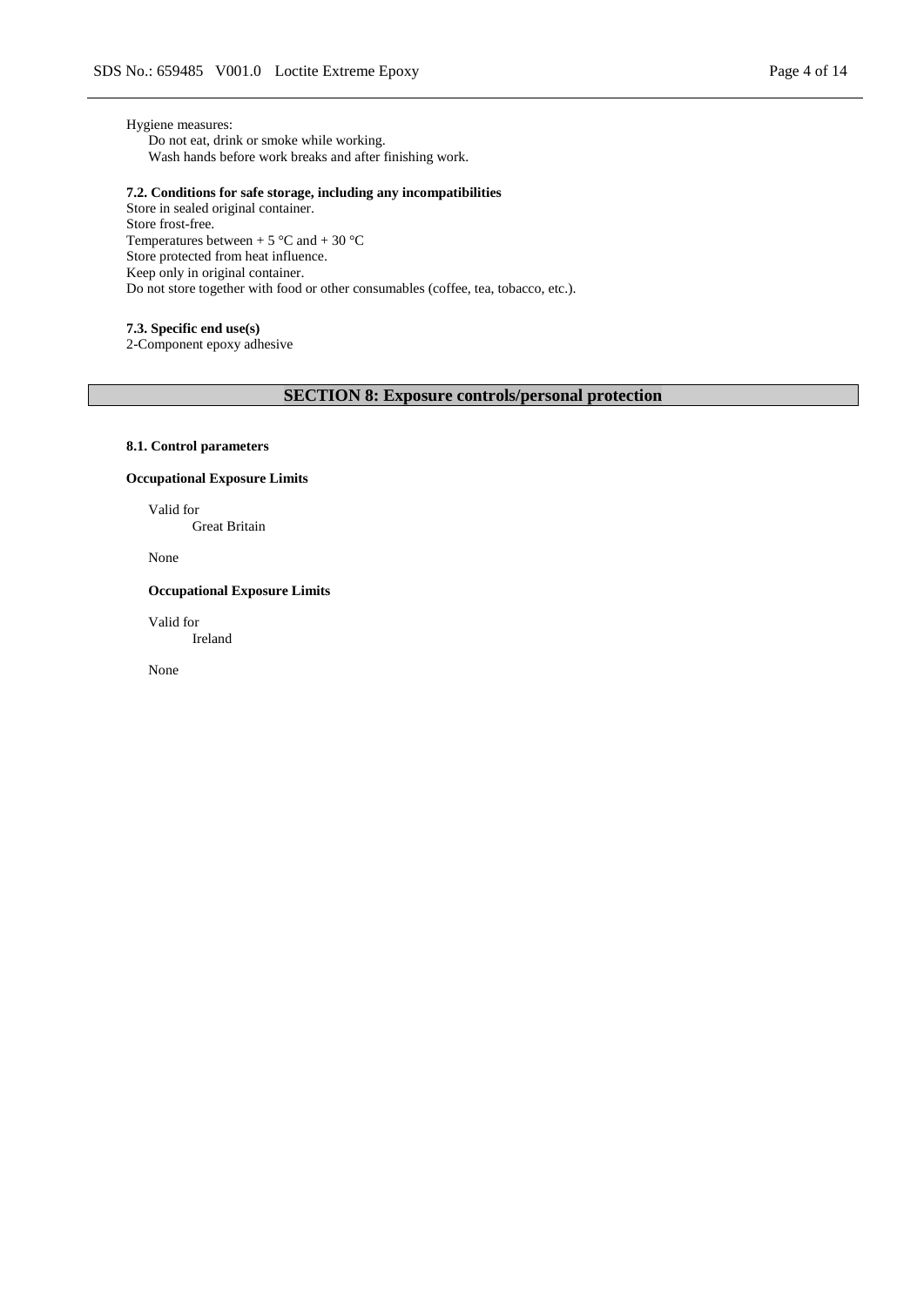### **Predicted No-Effect Concentration (PNEC):**

| Name on list                                                                                                                  | <b>Environmental Exposure</b><br>Compartment | period | <b>Value</b> |     |                    | <b>Remarks</b> |  |
|-------------------------------------------------------------------------------------------------------------------------------|----------------------------------------------|--------|--------------|-----|--------------------|----------------|--|
|                                                                                                                               |                                              |        | mg/l         | ppm | mg/kg              | others         |  |
| Reaction product: bisphenol-A-<br>(epichlorhydrin); epoxy resin (number<br>average molecular weight $\leq$ 700)<br>25068-38-6 | aqua<br>(freshwater)                         |        | $0,006$ mg/l |     |                    |                |  |
| Reaction product: bisphenol-A-<br>(epichlorhydrin); epoxy resin (number<br>average molecular weight $\leq$ 700)<br>25068-38-6 | aqua (marine<br>water)                       |        | $0,001$ mg/l |     |                    |                |  |
| Reaction product: bisphenol-A-<br>(epichlorhydrin); epoxy resin (number<br>average molecular weight $\leq$ 700)<br>25068-38-6 | sewage<br>treatment plant<br>(STP)           |        | $10$ mg/ $1$ |     |                    |                |  |
| Reaction product: bisphenol-A-<br>(epichlorhydrin); epoxy resin (number<br>average molecular weight $\leq$ 700)<br>25068-38-6 | sediment<br>(freshwater)                     |        |              |     | 0.996<br>mg/kg     |                |  |
| Reaction product: bisphenol-A-<br>(epichlorhydrin); epoxy resin (number<br>average molecular weight $\leq$ 700)<br>25068-38-6 | sediment<br>(marine water)                   |        |              |     | $0,1$ mg/kg        |                |  |
| Reaction product: bisphenol-A-<br>(epichlorhydrin); epoxy resin (number<br>average molecular weight $<= 700$ )<br>25068-38-6  | Soil                                         |        |              |     | 0.196<br>mg/kg     |                |  |
| Reaction product: bisphenol-A-<br>(epichlorhydrin); epoxy resin (number<br>average molecular weight $\leq$ 700)<br>25068-38-6 | oral                                         |        |              |     | $11 \text{ mg/kg}$ |                |  |
| Reaction product: bisphenol-A-<br>(epichlorhydrin); epoxy resin (number<br>average molecular weight $\leq$ 700)<br>25068-38-6 | aqua<br><i>(intermittent)</i><br>releases)   |        | $0.018$ mg/l |     |                    |                |  |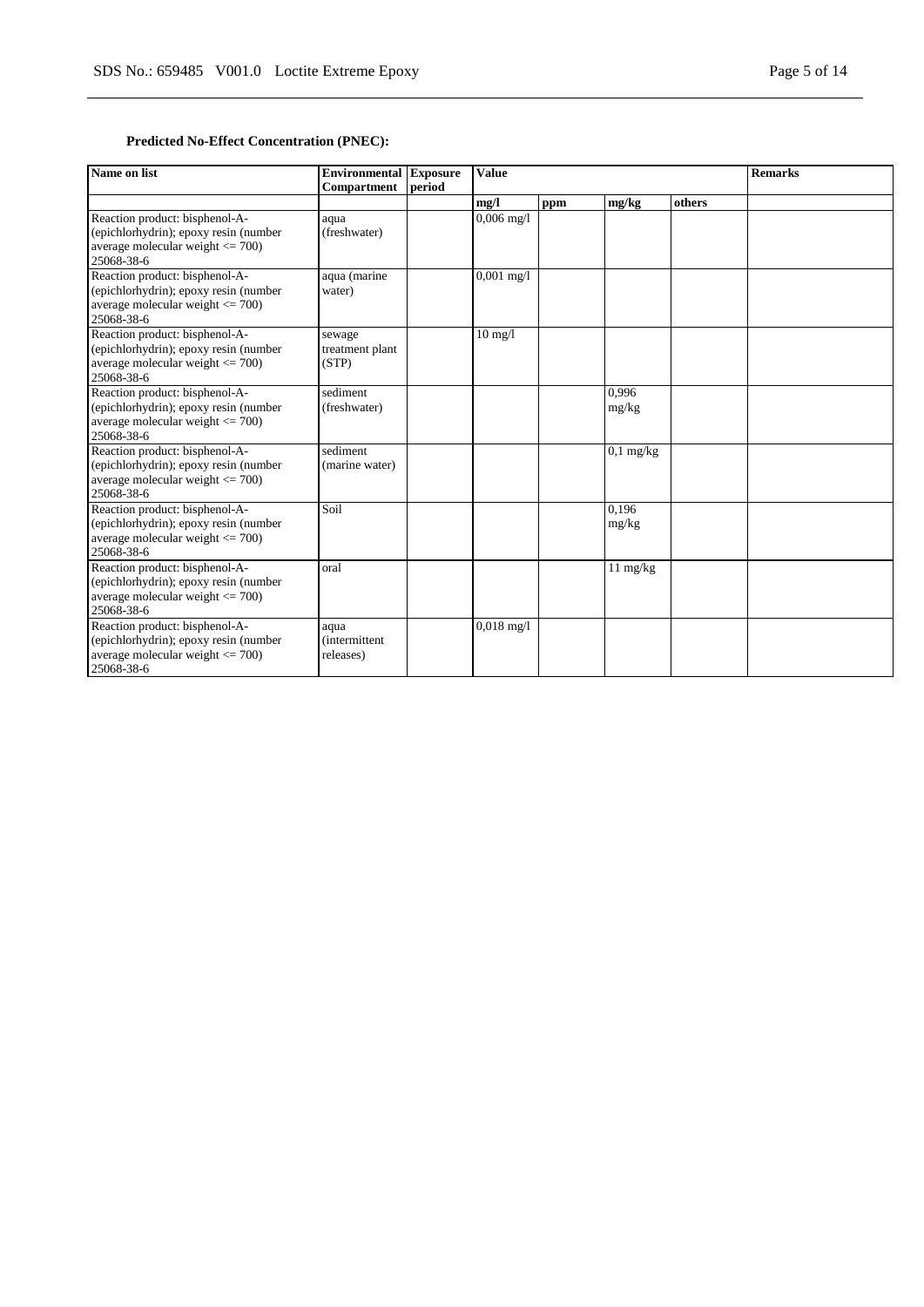### **Derived No-Effect Level (DNEL):**

| Name on list                                                                                                                  | <b>Application</b><br>Area | Route of<br><b>Exposure</b> | <b>Health Effect</b>                               | <b>Exposure</b><br><b>Time</b> | <b>Value</b>          | <b>Remarks</b> |
|-------------------------------------------------------------------------------------------------------------------------------|----------------------------|-----------------------------|----------------------------------------------------|--------------------------------|-----------------------|----------------|
| Reaction product: bisphenol-A-<br>(epichlorhydrin); epoxy resin (number<br>average molecular weight $\leq$ 700)<br>25068-38-6 | Workers                    | dermal                      | Acute/short term<br>exposure -<br>systemic effects |                                | $8,33$ mg/kg          |                |
| Reaction product: bisphenol-A-<br>(epichlorhydrin); epoxy resin (number<br>average molecular weight $\leq$ 700)<br>25068-38-6 | Workers                    | Inhalation                  | Acute/short term<br>exposure -<br>systemic effects |                                | 12,25 mg/m3           |                |
| Reaction product: bisphenol-A-<br>(epichlorhydrin); epoxy resin (number<br>average molecular weight $<= 700$ )<br>25068-38-6  | Workers                    | dermal                      | Long term<br>exposure -<br>systemic effects        |                                | $8,33$ mg/kg          |                |
| Reaction product: bisphenol-A-<br>(epichlorhydrin); epoxy resin (number<br>average molecular weight $\leq$ 700)<br>25068-38-6 | Workers                    | Inhalation                  | Long term<br>exposure -<br>systemic effects        |                                | 12,25 mg/m3           |                |
| Reaction product: bisphenol-A-<br>(epichlorhydrin); epoxy resin (number<br>average molecular weight $\leq$ 700)<br>25068-38-6 | General<br>population      | dermal                      | Acute/short term<br>exposure -<br>systemic effects |                                | $3,571$ mg/kg         |                |
| Reaction product: bisphenol-A-<br>(epichlorhydrin); epoxy resin (number<br>average molecular weight $\leq$ 700)<br>25068-38-6 | General<br>population      | dermal                      | Long term<br>exposure -<br>systemic effects        |                                | $3,571$ mg/kg         |                |
| Reaction product: bisphenol-A-<br>(epichlorhydrin); epoxy resin (number<br>average molecular weight $\leq$ 700)<br>25068-38-6 | General<br>population      | oral                        | Acute/short term<br>exposure -<br>systemic effects |                                | $0,75$ mg/kg          |                |
| Reaction product: bisphenol-A-<br>(epichlorhydrin); epoxy resin (number<br>average molecular weight $\leq$ 700)<br>25068-38-6 | General<br>population      | oral                        | Long term<br>exposure -<br>systemic effects        |                                | $0,75$ mg/kg          |                |
| Reaction product: bisphenol-A-<br>(epichlorhydrin); epoxy resin (number<br>average molecular weight $\leq$ 700)<br>25068-38-6 | General<br>population      | inhalation                  | Acute/short term<br>exposure -<br>systemic effects |                                | $0,75$ mg/m $3$       |                |
| Reaction product: bisphenol-A-<br>(epichlorhydrin); epoxy resin (number<br>average molecular weight $\leq$ 700)<br>25068-38-6 | General<br>population      | inhalation                  | Long term<br>exposure -<br>systemic effects        |                                | $0,75 \text{ mg/m}$ 3 |                |

**Biological Exposure Indices:**

None

#### **8.2. Exposure controls:**

Respiratory protection: Not needed.

Hand protection:

In the case of longer contact protective gloves made from nitrile rubber are recommended according to EN 374. material thickness > 0.1 mm

Perforation time > 480 minutes

In the case of longer and repeated contact please note that in practice the penetration times may be considerably shorter than those determined according to EN 374. The protective gloves must always be checked for their suitability for use at the specific workplace (e.g. mechanical and thermal stress, product compatibility, antistatic effects, etc.). The gloves must be replaced immediately at the first signs of wear and tear. The information provided by the manufacturers and given in the relevant trade association regulations for industrial safety must always be observed. We recommend that a hand care plan is drawn up in cooperation with a glove manufacturer and the trade association in accordance with the local operating conditions.

Eye protection: Goggles which can be tightly sealed. Protective eye equipment should conform to EN166.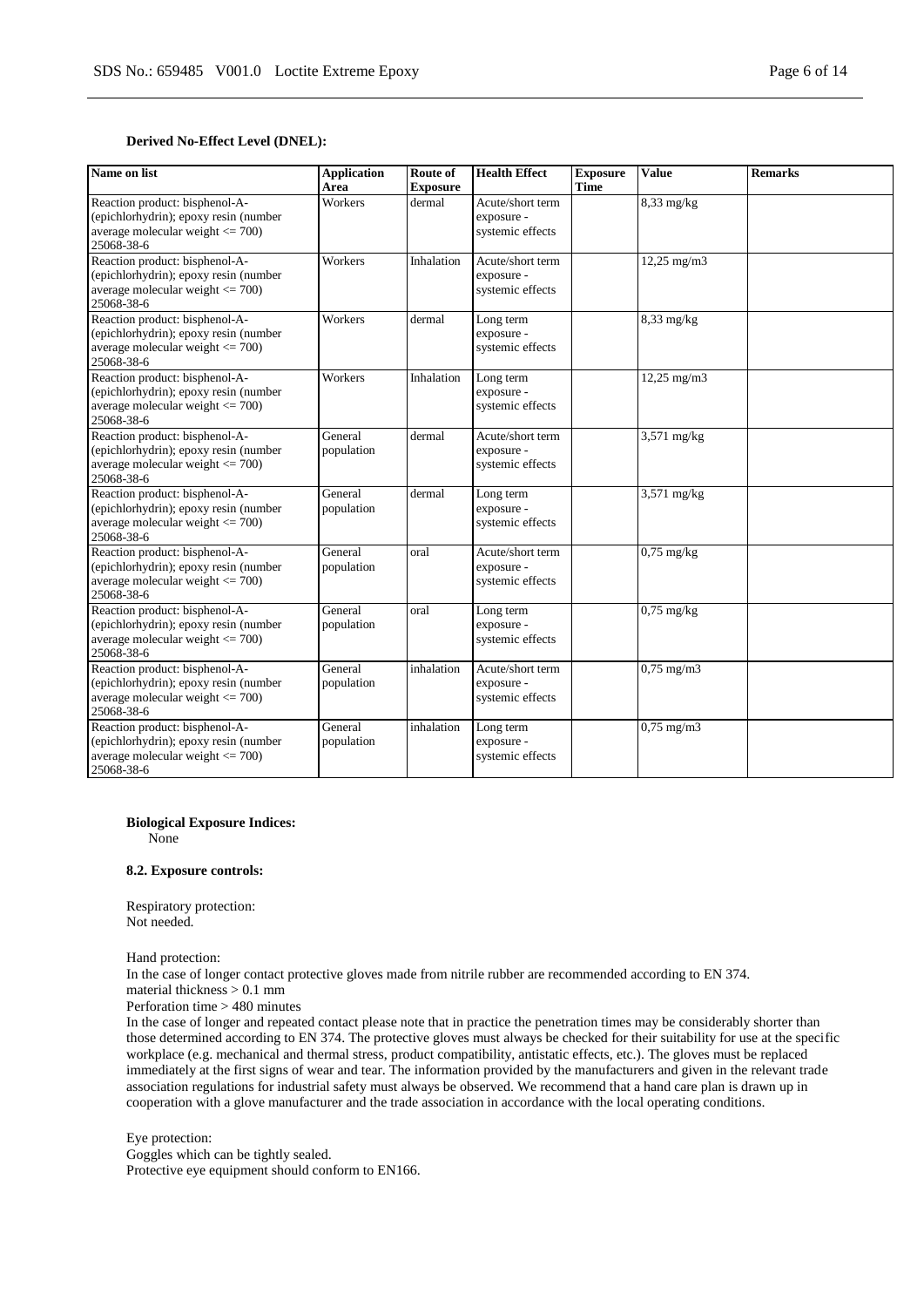### Skin protection:

Suitable protective clothing

Protective clothing should conform to EN 14605 for liquid splashes or to EN 13982 for dusts.

Advices to personal protection equipment:

The information provided on personal protective equipment is for guidance purposes only. A full risk assessment should be conducted prior to using this product to determine the appropriate personal protective equipment to suit local conditions. Personal protective equipment should conform to the relevant EN standard.

### **SECTION 9: Physical and chemical properties**

### **9.1. Information on basic physical and chemical properties**

| Appearance      | liquid                             |
|-----------------|------------------------------------|
|                 | high viscosity                     |
|                 | transparent                        |
| Odor            | typical                            |
| Odour threshold | No data available / Not applicable |
|                 |                                    |
|                 |                                    |

# pH Not available.<br>
Melting point contracts are all the Not available. Solidification temperature No data available / Not applicable<br>Initial boiling point No data available / Not applicable Initial boiling point  $\blacksquare$  No data available / Not applicable Flash point  $\blacksquare$ Evaporation rate No data available / Not applicable Flammability<br>Explosive limits Superson and the Modata available / Not applicable<br>No data available / Not applicable Vapour pressure No data available / Not applicable Relative vapour density:<br>
No data available / Not applicable Relative vapour density: Density  $(23 °C (73.4 °F))$ <br>Bulk density Solubility No data available / Not applicable Solubility (qualitative) (20 °C (68 °F); Solvent: Water) Partition coefficient: n-octanol/water No data available / Not applicable Auto-ignition temperature No data available / Not applicable Decomposition temperature No data available / Not applicable Viscosity (Brookfield; 23 °C (73.4 °F)) Viscosity (kinematic) No data available / Not applicable Explosive properties No data available / Not applicable

#### **9.2. Other information**

No data available / Not applicable

Not available. No data available / Not applicable No data available / Not applicable

No data available / Not applicable

No data available / Not applicable Insoluble

1,1 - 1,2 g/cm3

14.000 - 24.000 mPa.s

Explosive properties No data available / Not applicable Oxidising properties No data available / Not applicable No data available / Not applicable

### **SECTION 10: Stability and reactivity**

#### **10.1. Reactivity**

None if used for intended purpose.

#### **10.2. Chemical stability**

Stable under recommended storage conditions.

#### **10.3. Possibility of hazardous reactions**

See section reactivity

#### **10.4. Conditions to avoid**

None if used for intended purpose.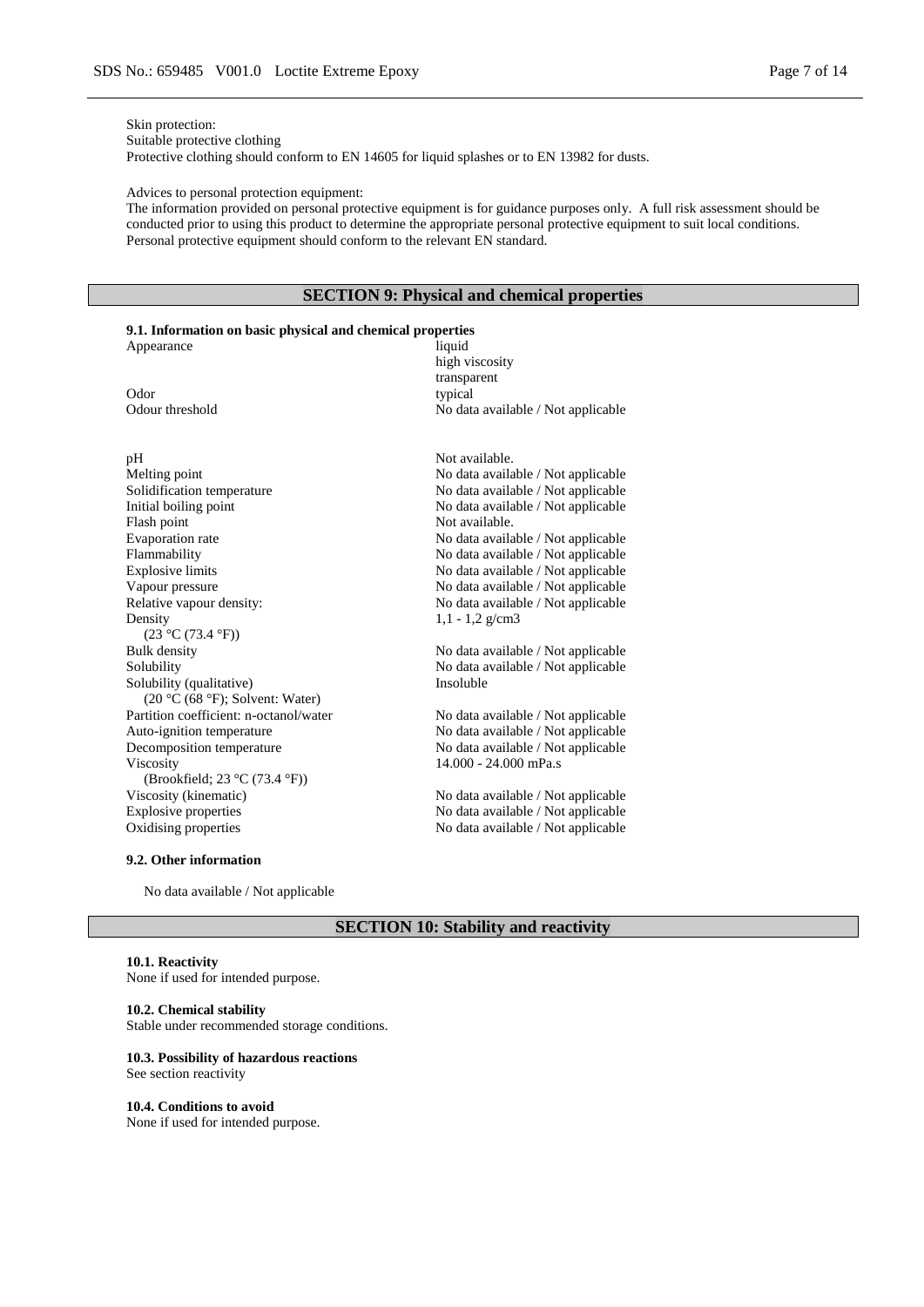### **10.5. Incompatible materials**

None if used properly.

#### **10.6. Hazardous decomposition products**

None known.

### **SECTION 11: Toxicological information**

#### **General toxicological information:**

Persons suffering from allergic reactions to epoxides should avoid contact with the product. Cross-reactions with other epoxide compounds possible.

### **11.1. Information on toxicological effects**

#### **Acute oral toxicity:**

The mixture is classified based on calculation method referring to the classified substances present in the mixture.

| <b>Hazardous substances</b><br>CAS-No.                                                                                                | Value<br>type | Value           | <b>Species</b> | <b>Method</b>                                   |
|---------------------------------------------------------------------------------------------------------------------------------------|---------------|-----------------|----------------|-------------------------------------------------|
| reaction product:<br>bisphenol-A-<br>(epichlorhydrin); epoxy<br>resin (number average)<br>molecular weight $\leq 700$ )<br>25068-38-6 | LD50          | $>$ 2.000 mg/kg | rat            | <b>OECD</b> Guideline 420 (Acute Oral Toxicity) |

### **Acute dermal toxicity:**

The mixture is classified based on calculation method referring to the classified substances present in the mixture.

| <b>Hazardous substances</b>   | Value | Value           | <b>Species</b> | <b>Method</b>                                     |
|-------------------------------|-------|-----------------|----------------|---------------------------------------------------|
| CAS-No.                       | type  |                 |                |                                                   |
| reaction product:             | LD50  | $>$ 2.000 mg/kg | rat            | <b>OECD</b> Guideline 402 (Acute Dermal Toxicity) |
| bisphenol-A-                  |       |                 |                |                                                   |
| (epichlorhydrin); epoxy       |       |                 |                |                                                   |
| resin (number average)        |       |                 |                |                                                   |
| molecular weight $\leq 700$ ) |       |                 |                |                                                   |
| 25068-38-6                    |       |                 |                |                                                   |

#### **Acute inhalative toxicity:**

No data available.

#### **Skin corrosion/irritation:**

The mixture is classified based on calculation method referring to the classified substances present in the mixture.

| <b>Hazardous substances</b><br>CAS-No.                                                                                               | <b>Result</b>            | <b>Exposure</b><br>time | <b>Species</b> | <b>Method</b>      |
|--------------------------------------------------------------------------------------------------------------------------------------|--------------------------|-------------------------|----------------|--------------------|
| reaction product:<br>bisphenol-A-<br>(epichlorhydrin); epoxy<br>resin (number average<br>molecular weight $\leq 700$ )<br>25068-38-6 | moderately<br>irritating | 24h                     | rabbit         | <b>Draize Test</b> |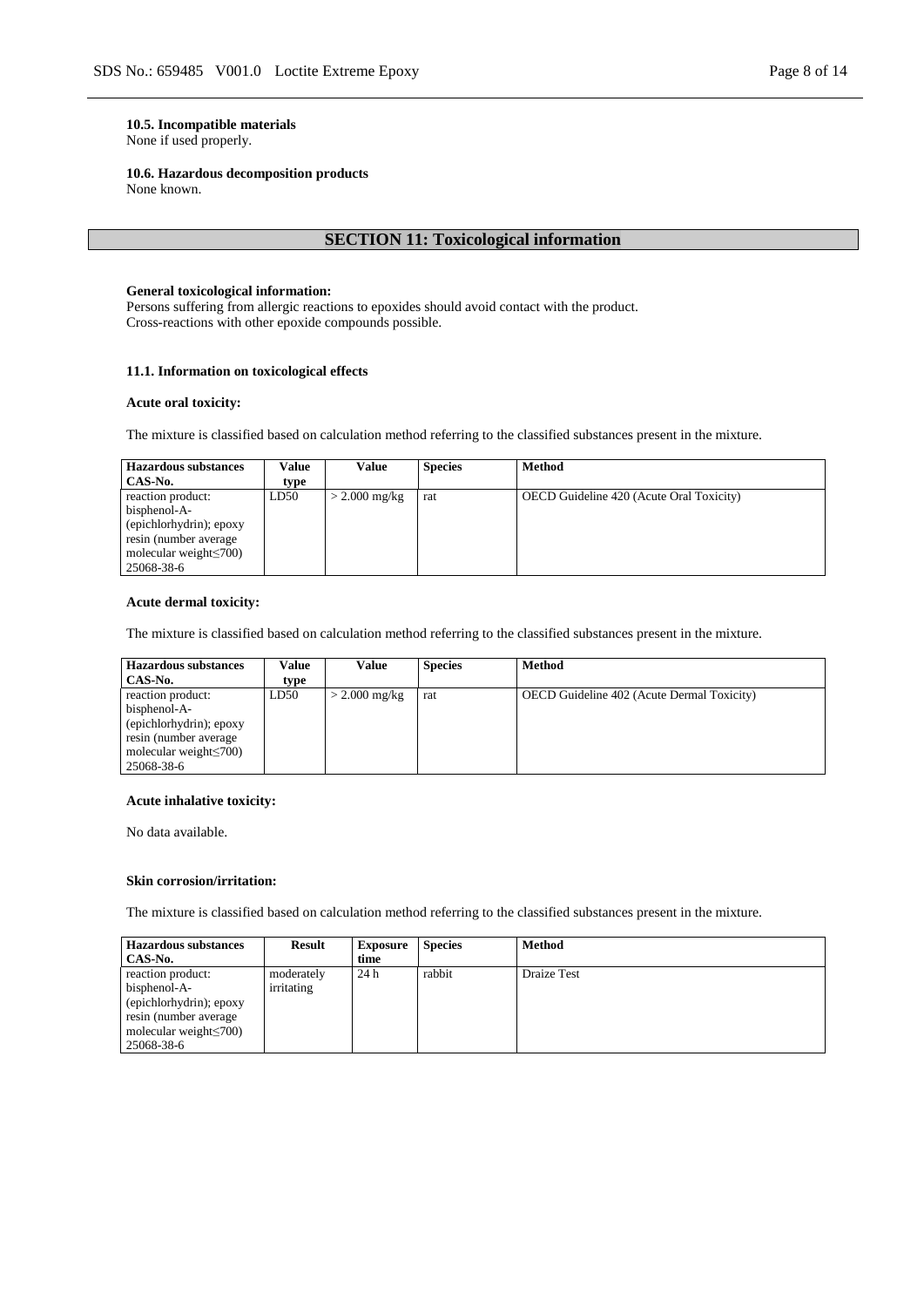### **Serious eye damage/irritation:**

The mixture is classified based on calculation method referring to the classified substances present in the mixture.

| <b>Hazardous substances</b><br>CAS-No.                                                                                                | <b>Result</b>  | <b>Exposure</b><br>time | <b>Species</b> | <b>Method</b>                                         |
|---------------------------------------------------------------------------------------------------------------------------------------|----------------|-------------------------|----------------|-------------------------------------------------------|
| reaction product:<br>bisphenol-A-<br>(epichlorhydrin); epoxy<br>resin (number average)<br>molecular weight $\leq 700$ )<br>25068-38-6 | not irritating |                         | rabbit         | OECD Guideline 405 (Acute Eye Irritation / Corrosion) |

#### **Respiratory or skin sensitization:**

The mixture is classified based on threshold limits referring to the classified substances present in the mixture.

| <b>Hazardous substances</b><br>CAS-No.                                                                                                | <b>Result</b> | <b>Test type</b>                      | <b>Species</b> | <b>Method</b>                                                      |
|---------------------------------------------------------------------------------------------------------------------------------------|---------------|---------------------------------------|----------------|--------------------------------------------------------------------|
| reaction product:<br>bisphenol-A-<br>(epichlorhydrin); epoxy<br>resin (number average)<br>molecular weight $\leq 700$ )<br>25068-38-6 | sensitising   | Mouse local lymphnode<br>assay (LLNA) | mouse          | OECD Guideline 429 (Skin Sensitisation:<br>Local Lymph Node Assay) |

#### **Germ cell mutagenicity:**

The mixture is classified based on threshold limits referring to the classified substances present in the mixture.

| <b>Hazardous substances</b><br>CAS-No.                                                                                                | Result   | Type of study /<br>Route of                             | <b>Metabolic</b><br>activation / | <b>Species</b> | <b>Method</b>                                                                                   |
|---------------------------------------------------------------------------------------------------------------------------------------|----------|---------------------------------------------------------|----------------------------------|----------------|-------------------------------------------------------------------------------------------------|
|                                                                                                                                       |          | administration                                          | <b>Exposure time</b>             |                |                                                                                                 |
| reaction product:<br>bisphenol-A-<br>(epichlorhydrin); epoxy<br>resin (number average)<br>molecular weight $\leq 700$ )<br>25068-38-6 | negative | bacterial reverse<br>mutation assay (e.g.<br>Ames test) | with and without                 |                | OECD Guideline 472 (Genetic<br>Toxicology: Escherichia coli,<br><b>Reverse Mutation Assay</b> ) |
| reaction product:<br>bisphenol-A-<br>(epichlorhydrin); epoxy<br>resin (number average)<br>molecular weight $\leq$ 700)<br>25068-38-6  | negative | oral: gavage                                            |                                  | mouse          | not specified                                                                                   |

### **Carcinogenicity**

The mixture is classified based on threshold limits referring to the classified substances present in the mixture.

| <b>Hazardous components</b><br>$CAS-N0$ .                                                                                             | <b>Result</b>    | Route of<br>application | <b>Exposure</b><br>time /<br><b>Frequency</b><br>of treatment | <b>Species</b> | <b>Sex</b>  | <b>Method</b>                                                                       |
|---------------------------------------------------------------------------------------------------------------------------------------|------------------|-------------------------|---------------------------------------------------------------|----------------|-------------|-------------------------------------------------------------------------------------|
| reaction product:<br>bisphenol-A-<br>(epichlorhydrin); epoxy<br>resin (number average)<br>molecular weight $\leq 700$ )<br>25068-38-6 | not carcinogenic | dermal                  | 2y<br>daily                                                   | mouse          | male        | OECD Guideline 453<br>(Combined Chronic<br>Toxicity/<br>Carcinogenicity<br>Studies) |
| reaction product:<br>bisphenol-A-<br>(epichlorhydrin); epoxy<br>resin (number average)<br>molecular weight $\leq$ 700)<br>25068-38-6  | not carcinogenic | oral: gavage            | 2y<br>daily                                                   | rat            | male/female | OECD Guideline 453<br>(Combined Chronic<br>Toxicity/<br>Carcinogenicity<br>Studies) |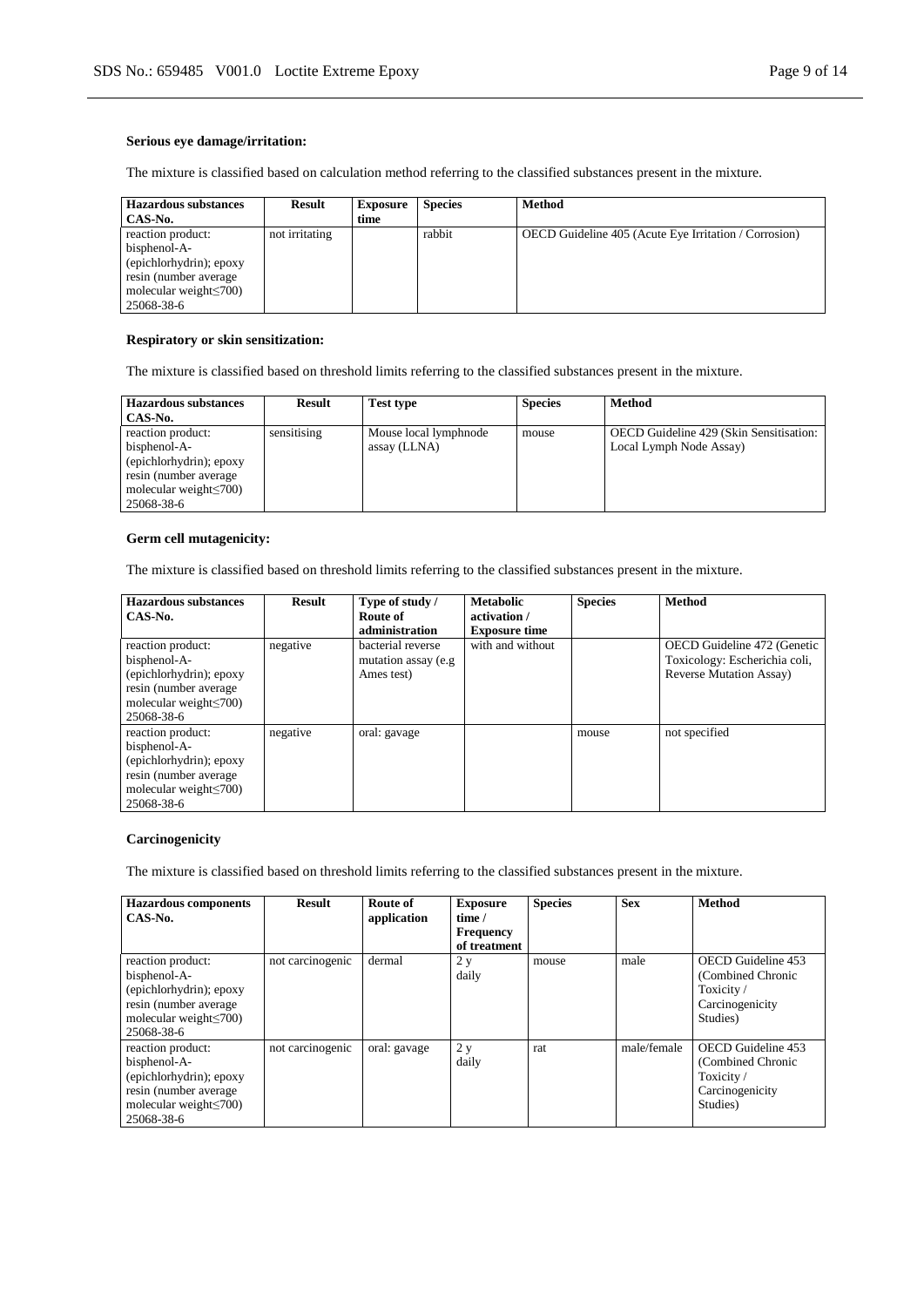### **Reproductive toxicity:**

The mixture is classified based on threshold limits referring to the classified substances present in the mixture.

| <b>Hazardous substances</b>   | <b>Result / Value</b>    | Test type  | Route of     | <b>Species</b> | Method                         |
|-------------------------------|--------------------------|------------|--------------|----------------|--------------------------------|
| CAS-No.                       |                          |            | application  |                |                                |
| reaction product:             | NOAEL $P \ge 50$ mg/kg   | Two        | oral: gavage | rat            | OECD Guideline 416 (Two-       |
| bisphenol-A-                  |                          | generation |              |                | <b>Generation Reproduction</b> |
| (epichlorhydrin); epoxy       | NOAEL $F1 \ge 750$ mg/kg | study      |              |                | Toxicity Study)                |
| resin (number average)        |                          |            |              |                |                                |
| molecular weight $\leq 700$ ) | NOAEL $F2 \ge 750$ mg/kg |            |              |                |                                |
| 25068-38-6                    |                          |            |              |                |                                |

### **STOT-single exposure:**

No data available.

### **STOT-repeated exposure::**

The mixture is classified based on threshold limits referring to the classified substances present in the mixture.

| <b>Hazardous substances</b><br>CAS-No.                                                                                                | <b>Result / Value</b>    | Route of<br>application | <b>Exposure time</b> /<br><b>Frequency of</b><br>treatment | <b>Species</b> | <b>Method</b>                                                             |
|---------------------------------------------------------------------------------------------------------------------------------------|--------------------------|-------------------------|------------------------------------------------------------|----------------|---------------------------------------------------------------------------|
| reaction product:<br>bisphenol-A-<br>(epichlorhydrin); epoxy<br>resin (number average)<br>molecular weight $\leq 700$ )<br>25068-38-6 | NOAEL $50 \text{ mg/kg}$ | oral: gavage            | 14 w<br>daily                                              | rat            | OECD Guideline 408<br>(Repeated Dose 90-Day)<br>Oral Toxicity in Rodents) |

### **Aspiration hazard:**

No data available.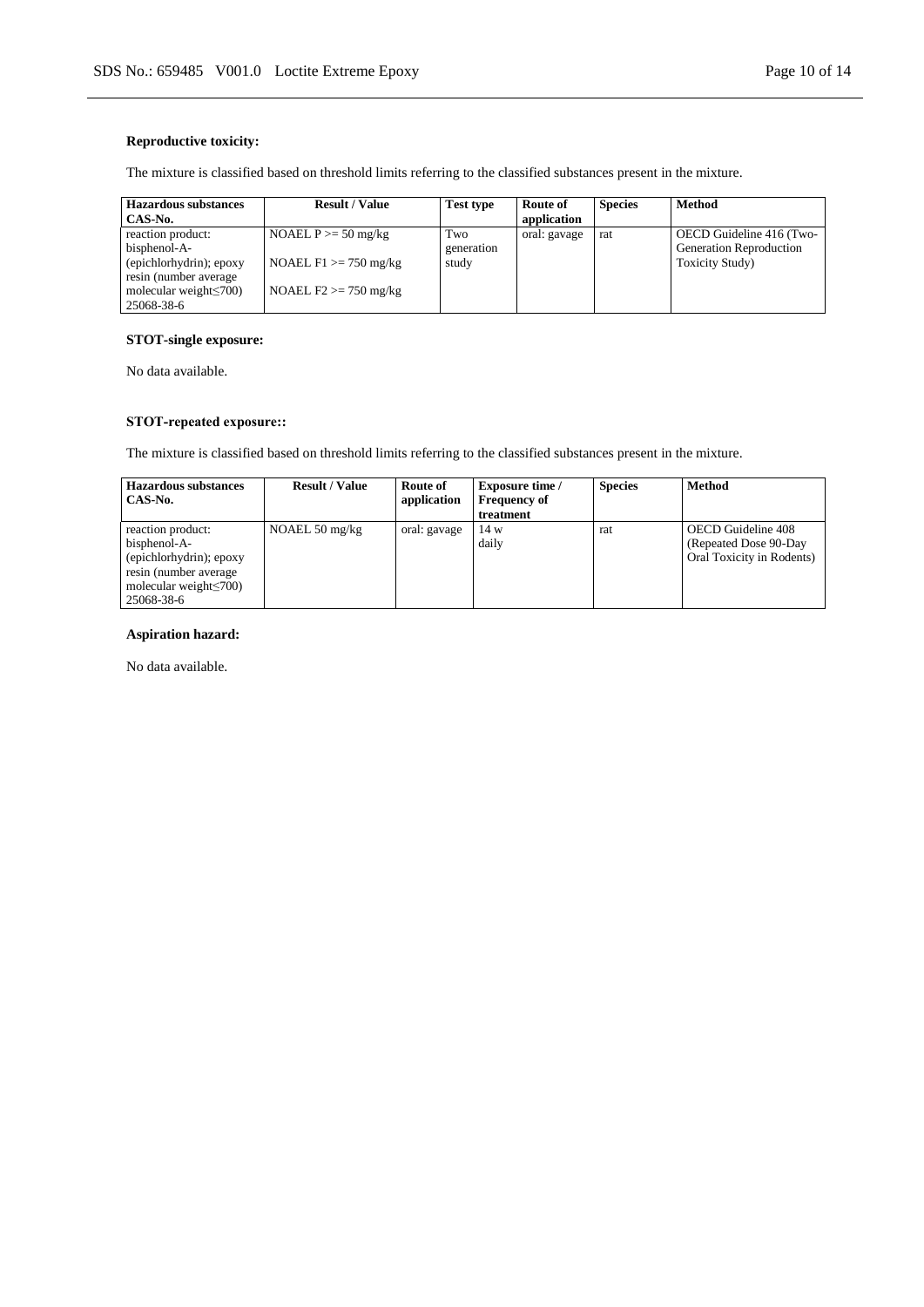### **SECTION 12: Ecological information**

### **General ecological information:**

Do not empty into drains, soil or bodies of water.

#### **12.1. Toxicity**

### **Toxicity (Fish):**

The mixture is classified based on calculation method referring to the classified substances present in the mixture.

| <b>Hazardous substances</b>         | Value | Value               | <b>Exposure time Species</b> |                     | Method                           |
|-------------------------------------|-------|---------------------|------------------------------|---------------------|----------------------------------|
| CAS-No.                             | type  |                     |                              |                     |                                  |
| reaction product: bisphenol-A- LC50 |       | $1,75 \text{ mg}/1$ | 96 h                         | Oncorhynchus mykiss | <b>OECD</b> Guideline 203 (Fish, |
| (epichlorhydrin); epoxy resin       |       |                     |                              |                     | <b>Acute Toxicity Test</b> )     |
| (number average molecular)          |       |                     |                              |                     |                                  |
| weight $\leq 700$ )                 |       |                     |                              |                     |                                  |
| 25068-38-6                          |       |                     |                              |                     |                                  |

### **Toxicity (Daphnia):**

The mixture is classified based on calculation method referring to the classified substances present in the mixture.

| <b>Hazardous substances</b>                                                                                                             | Value | Value              | <b>Exposure time Species</b> |               | Method                                                                   |
|-----------------------------------------------------------------------------------------------------------------------------------------|-------|--------------------|------------------------------|---------------|--------------------------------------------------------------------------|
| CAS-No.                                                                                                                                 | tvpe  |                    |                              |               |                                                                          |
| reaction product: bisphenol-A- EC50<br>(epichlorhydrin); epoxy resin<br>(number average molecular)<br>weight $\leq 700$ )<br>25068-38-6 |       | $1.7 \text{ mg}/1$ | 48 h                         | Daphnia magna | <b>OECD</b> Guideline 202<br>(Daphnia sp. Acute)<br>Immobilisation Test) |

### **Chronic toxicity to aquatic invertebrates**

The mixture is classified based on calculation method referring to the classified substances present in the mixture.

| <b>Hazardous substances</b>                                                                                                             | Value | Value              | <b>Exposure time Species</b> |               | <b>Method</b>                                   |
|-----------------------------------------------------------------------------------------------------------------------------------------|-------|--------------------|------------------------------|---------------|-------------------------------------------------|
| CAS-No.                                                                                                                                 | type  |                    |                              |               |                                                 |
| reaction product: bisphenol-A- NOEC<br>(epichlorhydrin); epoxy resin<br>(number average molecular)<br>weight $\leq 700$ )<br>25068-38-6 |       | $0.3 \text{ mg}/1$ | 21 d                         | Daphnia magna | OECD 211 (Daphnia)<br>magna, Reproduction Test) |

**Toxicity (Algae):**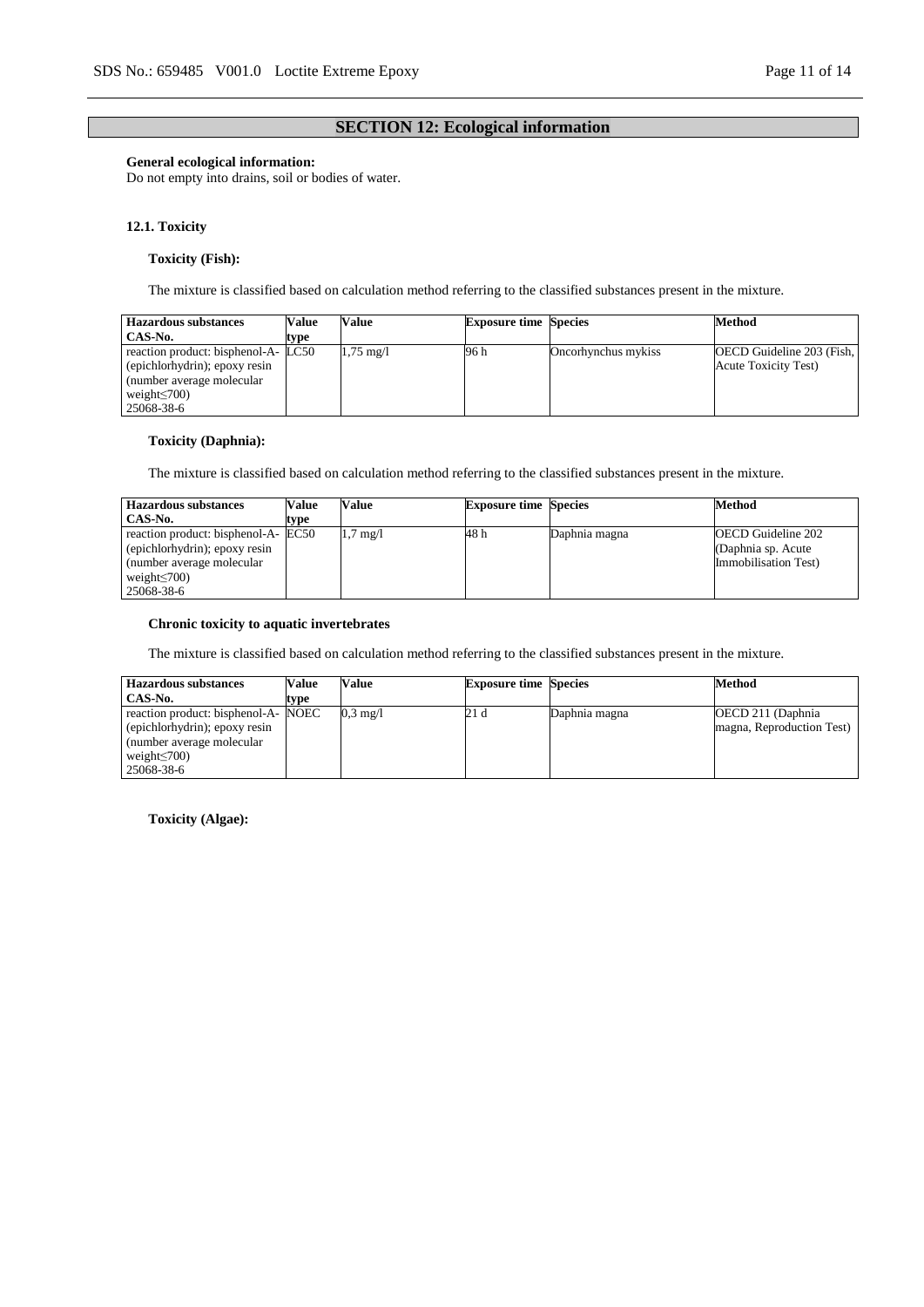The mixture is classified based on calculation method referring to the classified substances present in the mixture.

| <b>Hazardous</b> substances                                                                                                       | Value | Value              | <b>Exposure time Species</b> |                           | <b>Method</b>                                        |
|-----------------------------------------------------------------------------------------------------------------------------------|-------|--------------------|------------------------------|---------------------------|------------------------------------------------------|
| CAS-No.                                                                                                                           | type  |                    |                              |                           |                                                      |
| reaction product: bisphenol-A-<br>(epichlorhydrin); epoxy resin<br>(number average molecular)<br>weight $\leq$ 700)<br>25068-38-6 | EC50  | $>11 \text{ mg/l}$ | 72 h                         | Scenedesmus capricornutum | OECD Guideline 201 (Alga,<br>Growth Inhibition Test) |
| reaction product: bisphenol-A-<br>(epichlorhydrin); epoxy resin<br>(number average molecular)<br>weight $\leq$ 700)<br>25068-38-6 | NOEC  | $4.2 \text{ mg}/1$ | 72 h                         | Scenedesmus capricornutum | OECD Guideline 201 (Alga,<br>Growth Inhibition Test) |

### **Toxicity to microorganisms**

The mixture is classified based on calculation method referring to the classified substances present in the mixture.

| <b>Hazardous substances</b>                                                                                                             | Value | Value            | <b>Exposure time Species</b> |                              | Method           |
|-----------------------------------------------------------------------------------------------------------------------------------------|-------|------------------|------------------------------|------------------------------|------------------|
| CAS-No.                                                                                                                                 | type  |                  |                              |                              |                  |
| reaction product: bisphenol-A- IC50<br>(epichlorhydrin); epoxy resin<br>(number average molecular)<br>weight $\leq 700$ )<br>25068-38-6 |       | $\cdot 100$ mg/l | 5 h                          | activated sludge, industrial | other guideline: |

### **12.2. Persistence and degradability**

| <b>Hazardous substances</b><br>CAS-No.                                                                                             | <b>Result</b>              | <b>Test type</b> | <b>Degradability</b> | <b>Exposure</b><br>time | <b>Method</b>                                                                             |
|------------------------------------------------------------------------------------------------------------------------------------|----------------------------|------------------|----------------------|-------------------------|-------------------------------------------------------------------------------------------|
| reaction product: bisphenol-A-<br>(epichlorhydrin); epoxy resin<br>(number average molecular)<br>weight $\leq 700$ )<br>25068-38-6 | not readily biodegradable. | aerobic          | 5 %                  | 28 d                    | OECD Guideline 301 F (Ready<br>Biodegradability: Manometric<br><b>Respirometry Test</b> ) |

### **12.3. Bioaccumulative potential**

No data available.

### **12.4. Mobility in soil**

| <b>Hazardous substances</b>          | LogPow | Temperature   | Method                                |
|--------------------------------------|--------|---------------|---------------------------------------|
| CAS-No.                              |        |               |                                       |
| reaction product: bisphenol-A-13,242 |        | $25^{\circ}C$ | EU Method A.8 (Partition Coefficient) |
| (epichlorhydrin); epoxy resin        |        |               |                                       |
| (number average molecular)           |        |               |                                       |
| weight $\leq 700$ )                  |        |               |                                       |
| 25068-38-6                           |        |               |                                       |

### **12.5. Results of PBT and vPvB assessment**

| <b>Hazardous substances</b>                     | <b>PBT</b> / vPvB                                                                    |
|-------------------------------------------------|--------------------------------------------------------------------------------------|
| CAS-No.                                         |                                                                                      |
| reaction product: bisphenol-A-(epichlorhydrin); | Not fulfilling Persistent, Bioaccumulative and Toxic (PBT), very Persistent and very |
| epoxy resin (number average molecular           | Bioaccumulative (vPvB) criteria.                                                     |
| weight $\leq 700$ )                             |                                                                                      |
| 25068-38-6                                      |                                                                                      |

### **12.6. Other adverse effects**

No data available.

## **SECTION 13: Disposal considerations**

### **13.1. Waste treatment methods**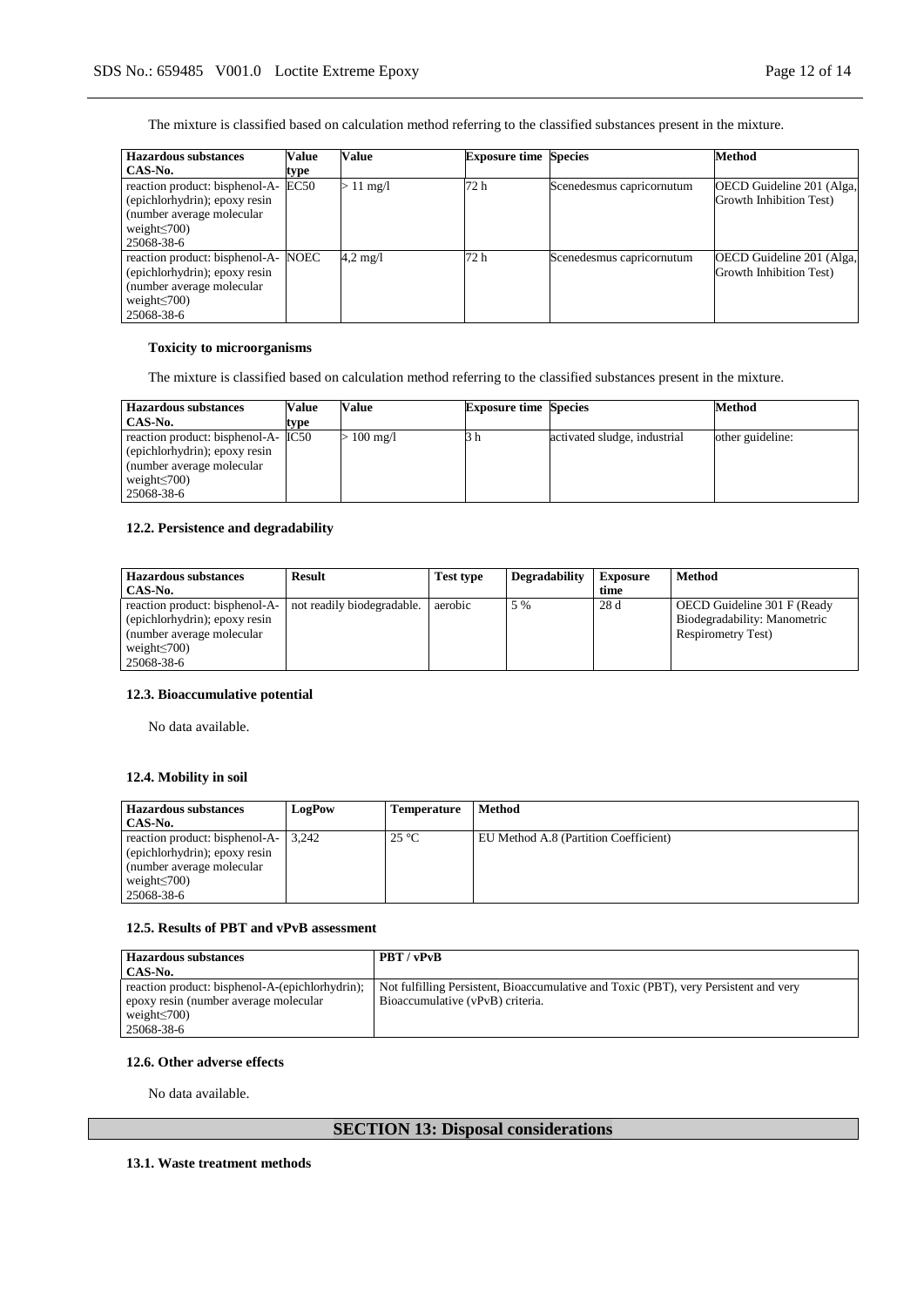### Product disposal:

Dispose of waste and residues in accordance with local authority requirements.

#### Disposal of uncleaned packages: Use packages for recycling only when totally empty.

Waste code 080409

# **SECTION 14: Transport information**

| 14.1. | <b>UN</b> number             |                                                                                 |
|-------|------------------------------|---------------------------------------------------------------------------------|
|       | <b>ADR</b>                   | 3082                                                                            |
|       | <b>RID</b>                   | 3082                                                                            |
|       | <b>ADN</b>                   | 3082                                                                            |
|       | <b>IMDG</b>                  | 3082                                                                            |
|       | IATA                         | 3082                                                                            |
| 14.2. |                              | UN proper shipping name                                                         |
|       |                              |                                                                                 |
|       | <b>ADR</b>                   | ENVIRONMENTALLY HAZARDOUS SUBSTANCE, LIQUID, N.O.S.                             |
|       |                              | (Bisphenol-A Epichlorhydrin resin)                                              |
|       | <b>RID</b>                   | ENVIRONMENTALLY HAZARDOUS SUBSTANCE, LIQUID, N.O.S.                             |
|       |                              | (Bisphenol-A Epichlorhydrin resin)                                              |
|       | <b>ADN</b>                   | ENVIRONMENTALLY HAZARDOUS SUBSTANCE, LIQUID, N.O.S.                             |
|       |                              | (Bisphenol-A Epichlorhydrin resin)                                              |
|       |                              |                                                                                 |
|       | <b>IMDG</b>                  | ENVIRONMENTALLY HAZARDOUS SUBSTANCE, LIQUID, N.O.S.                             |
|       |                              | (Bisphenol-A Epichlorhydrin resin)                                              |
|       | <b>IATA</b>                  | Environmentally hazardous substance, liquid, n.o.s. (Bisphenol-A Epichlorhydrin |
|       |                              | resin)                                                                          |
| 14.3. |                              | Transport hazard class(es)                                                      |
|       | <b>ADR</b>                   | 9                                                                               |
|       | <b>RID</b>                   | 9                                                                               |
|       | <b>ADN</b>                   | 9                                                                               |
|       | <b>IMDG</b>                  | 9                                                                               |
|       | <b>IATA</b>                  | 9                                                                               |
|       |                              |                                                                                 |
| 14.4. | Packing group                |                                                                                 |
|       | <b>ADR</b>                   | Ш                                                                               |
|       | <b>RID</b>                   | Ш                                                                               |
|       | <b>ADN</b>                   | III                                                                             |
|       | <b>IMDG</b>                  | Ш                                                                               |
|       | <b>IATA</b>                  | III                                                                             |
|       |                              |                                                                                 |
| 14.5. | <b>Environmental hazards</b> |                                                                                 |
|       |                              |                                                                                 |
|       | <b>ADR</b>                   | not applicable                                                                  |
|       | <b>RID</b>                   | not applicable                                                                  |
|       | <b>ADN</b>                   | not applicable                                                                  |
|       | <b>IMDG</b>                  | Marine pollutant                                                                |
|       | <b>IATA</b>                  | not applicable                                                                  |
| 14.6. |                              | Special precautions for user                                                    |
|       | ADR                          | not applicable                                                                  |
|       |                              |                                                                                 |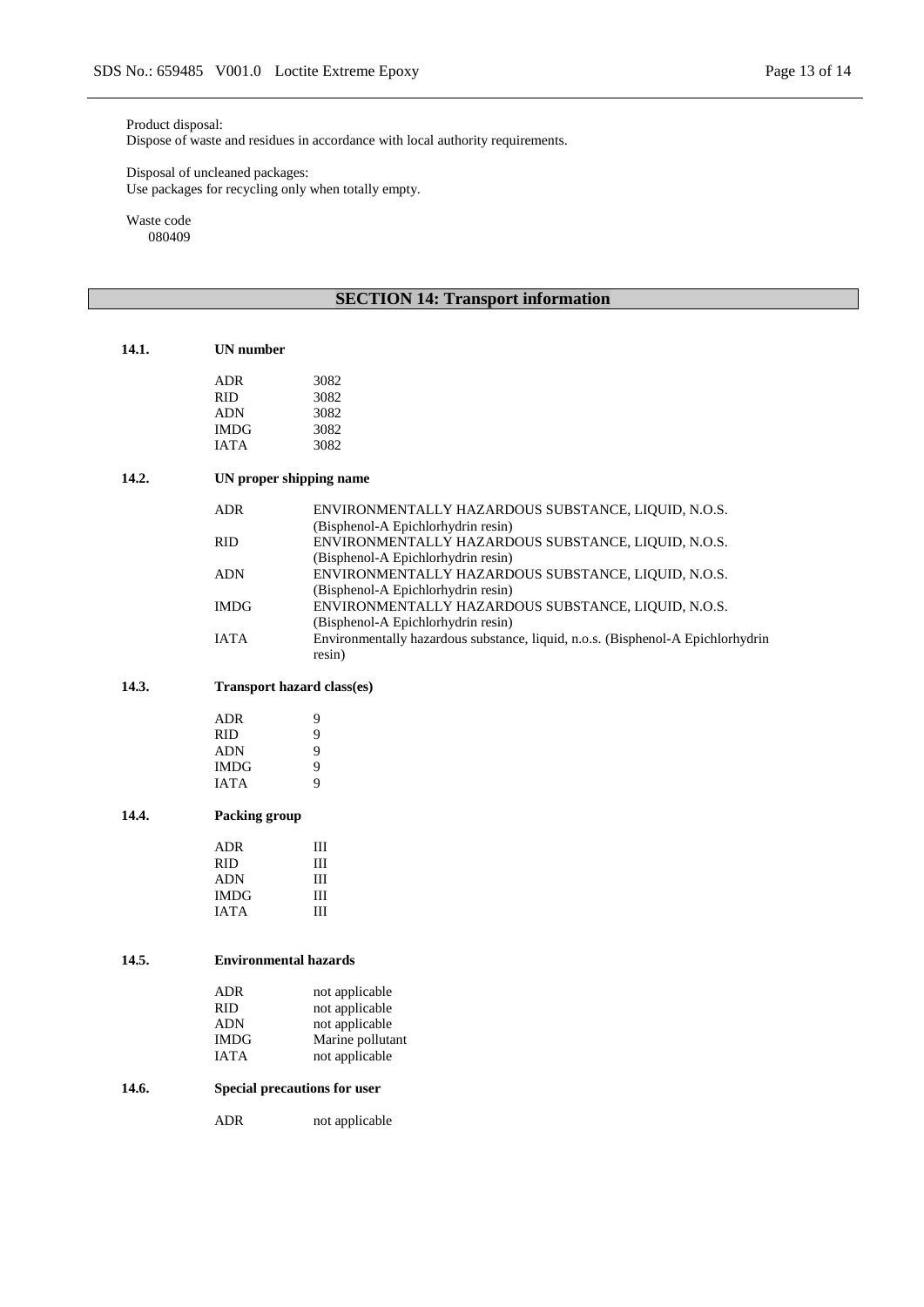| Tunnelcode:    |
|----------------|
| not applicable |
| not applicable |
| not applicable |
| not applicable |
|                |

The transport classifications in this section apply generally to packed and bulk goods alike. For containers with a net volume of no more than 5 L for liquid substances or a net mass of no more than 5 kg for solid substances per individual or inner package, the exemptions SP 375 (ADR), 197 (IATA), 969 (IMDG) may be applied, which can result in a deviation from the transport classification for packed goods.

#### **14.7. Transport in bulk according to Annex II of Marpol and the IBC Code**

not applicable

### **SECTION 15: Regulatory information**

**15.1. Safety, health and environmental regulations/legislation specific for the substance or mixture**

0 %

VOC content (VOCV 814.018 VOC regulation CH)

#### **15.2. Chemical safety assessment**

A chemical safety assessment has not been carried out.

#### **SECTION 16: Other information**

The labelling of the product is indicated in Section 2. The full text

of all abbreviations indicated by codes in this safety data sheet are as follows:

H315 Causes skin irritation.

H317 May cause an allergic skin reaction.

H319 Causes serious eye irritation.

H411 Toxic to aquatic life with long lasting effects.

#### **Further information:**

This Safety Data Sheet has been produced for sales from Henkel to parties purchasing from Henkel, is based on Regulation (EC) No 1907/2006 and provides information in accordance with applicable regulations of the European Union only. In that respect, no statement, warranty or representation of any kind is given as to compliance with any statutory laws or regulations of any other jurisdiction or territory other than the European Union. When exporting to territories other than the European Union, please consult with the respective Safety Data Sheet of the concerned territory to ensure compliance or liaise with Henkel´s Product Safety and Regulatory Affairs Department (ua-productsafety.de@henkel.com) prior to export to other territories than the European Union.

This information is based on our current level of knowledge and relates to the product in the state in which it is delivered. It is intended to describe our products from the point of view of safety requirements and is not intended to guarantee any particular properties.

**Relevant changes in this safety data sheet are indicated by vertical lines at the left margin in the body of this document. Corresponding text is displayed in a different color on shadowed fields.**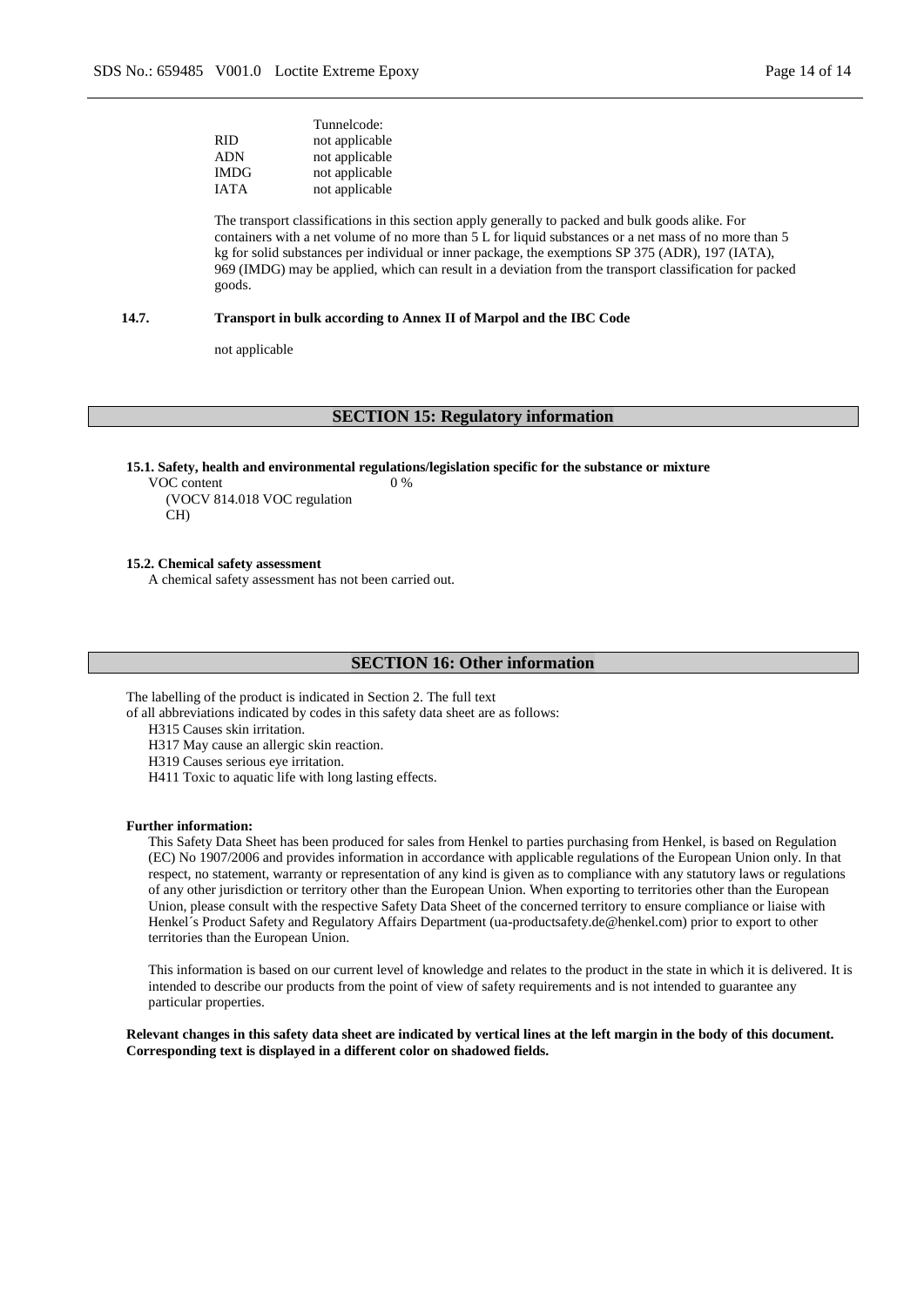

# **Safety Data Sheet according to Regulation (EC) No 1907/2006**

Page 1 of 14

Loctite Extreme Epoxy

SDS No. : 659481 V001.0 Revision: 12.04.2019 printing date: 09.07.2019 Replaces version from: -

### **SECTION 1: Identification of the substance/mixture and of the company/undertaking**

#### **1.1. Product identifier**

Loctite Epoxy Liq 1 Min Comp B

### **1.2. Relevant identified uses of the substance or mixture and uses advised against** Intended use:

Part B of 2-Component Epoxy Adhesive.

### **1.3. Details of the supplier of the safety data sheet**

Henkel Ltd Wood Lane End<br>HP2 4RQ H Hemel Hempstead

Great Britain

Phone: +44 (1442) 278000 Fax-no.: +44 (1442) 278071

ua-productsafety.uk@henkel.com

### **1.4. Emergency telephone number**

24 Hours Emergency Tel: +44 0 8701 906777 - For further general health & safety, technical and practical advice on this product, please call +44 (0) 1606 593933 or write to: Technical Services; Henkel Limited; Road 5; Winsford Industrial Estate; Winsford; Cheshire; CW7 3QY- Email: technical.services@henkel.co.uk

### **SECTION 2: Hazards identification**

#### **2.1. Classification of the substance or mixture**

#### **Classification (CLP):**

| Skin irritation                                         | Category 2  |
|---------------------------------------------------------|-------------|
| H315 Causes skin irritation.                            |             |
| Skin sensitizer                                         | Category 1B |
| H317 May cause an allergic skin reaction.               |             |
| Serious eye damage                                      | Category 1  |
| H318 Causes serious eye damage.                         |             |
| Chronic hazards to the aquatic environment              | Category 3  |
| H412 Harmful to aquatic life with long lasting effects. |             |
|                                                         |             |

#### **2.2. Label elements**

**Label elements (CLP):**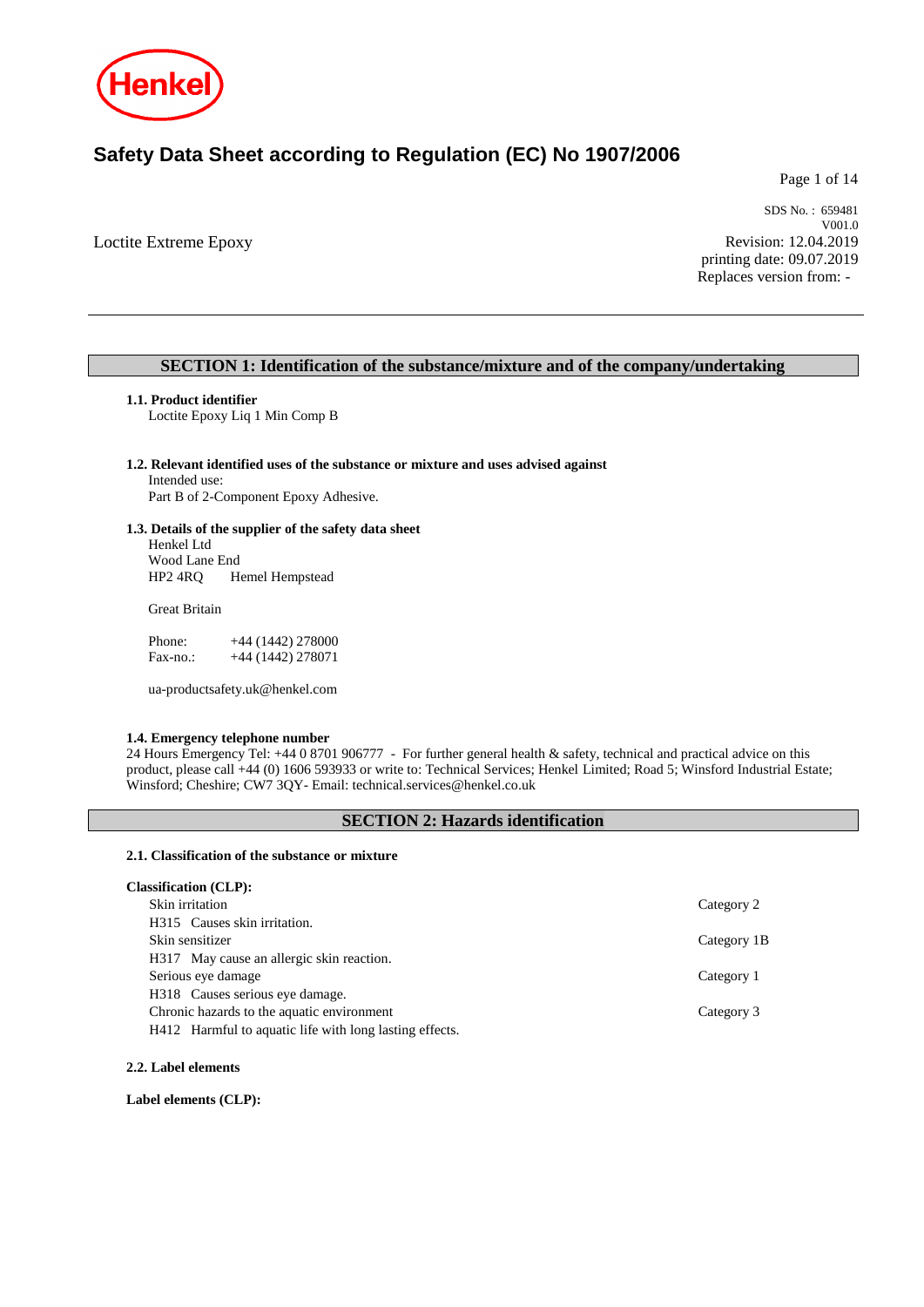| <b>Hazard</b> pictogram:                             |                                                                                                                                                                         |
|------------------------------------------------------|-------------------------------------------------------------------------------------------------------------------------------------------------------------------------|
| <b>Contains</b>                                      | Pentaerythritol-PO-mercaptoglycerol                                                                                                                                     |
|                                                      | 1,3-bis[3-(dimethylamino)propyl]urea                                                                                                                                    |
| Signal word:                                         | Danger                                                                                                                                                                  |
| <b>Hazard statement:</b>                             | H315 Causes skin irritation.<br>H317 May cause an allergic skin reaction.<br>H318 Causes serious eye damage.<br>H412 Harmful to aquatic life with long lasting effects. |
| <b>Precautionary statement:</b>                      | P102 Keep out of reach of children.<br>P101 If medical advice is needed, have product container or label at hand.                                                       |
| <b>Precautionary statement:</b><br><b>Prevention</b> | P280 Wear protective gloves/eye protection.                                                                                                                             |
| <b>Precautionary statement:</b><br><b>Response</b>   | P305+P351+P338 IF IN EYES: Rinse cautiously with water for several minutes. Remove<br>contact lenses, if present and easy to do. Continue rinsing.                      |
| <b>Precautionary statement:</b><br><b>Disposal</b>   | P501 Dispose of contents/container in accordance with national regulation.                                                                                              |

## **2.3. Other hazards**

None if used properly. Not fulfilling Persistent, Bioaccumulative and Toxic (PBT), very Persistent and very Bioaccumulative (vPvB) criteria.

### **SECTION 3: Composition/information on ingredients**

### **3.2. Mixtures**

**General chemical description:** Hardener **Base substances of preparation:** Polymercaptan

### **Declaration of the ingredients according to CLP (EC) No 1272/2008:**

| <b>Hazardous components</b>          | <b>EC</b> Number     | content      | <b>Classification</b> |
|--------------------------------------|----------------------|--------------|-----------------------|
| CAS-No.                              | <b>REACH-Reg No.</b> |              |                       |
| Pentaerythritol-PO-mercaptoglycerol  | 701-196-7            | $80 - 100\%$ | Skin Sens. 1B         |
| 72244-98-5                           | 01-2120118957-46     |              | H317                  |
|                                      |                      |              | Aquatic Chronic 3     |
|                                      |                      |              | H412                  |
| 1,3-bis[3-(dimethylamino)propyl]urea | $257 - 861 - 2$      | $5 - 10\%$   | Eye Dam. 1            |
| 52338-87-1                           |                      |              | H318                  |
| 1,8-Diazabicyclo[5.4.0]undec-7-ene   | 229-713-7            | $1 - < 3\%$  | Acute Tox. 3: Oral    |
| 6674-22-2                            | 01-2119977097-24     |              | H <sub>301</sub>      |
|                                      |                      |              | Skin Corr. 1B         |
|                                      |                      |              | H314                  |

**For full text of the H - statements and other abbreviations see section 16 "Other information". Substances without classification may have community workplace exposure limits available.**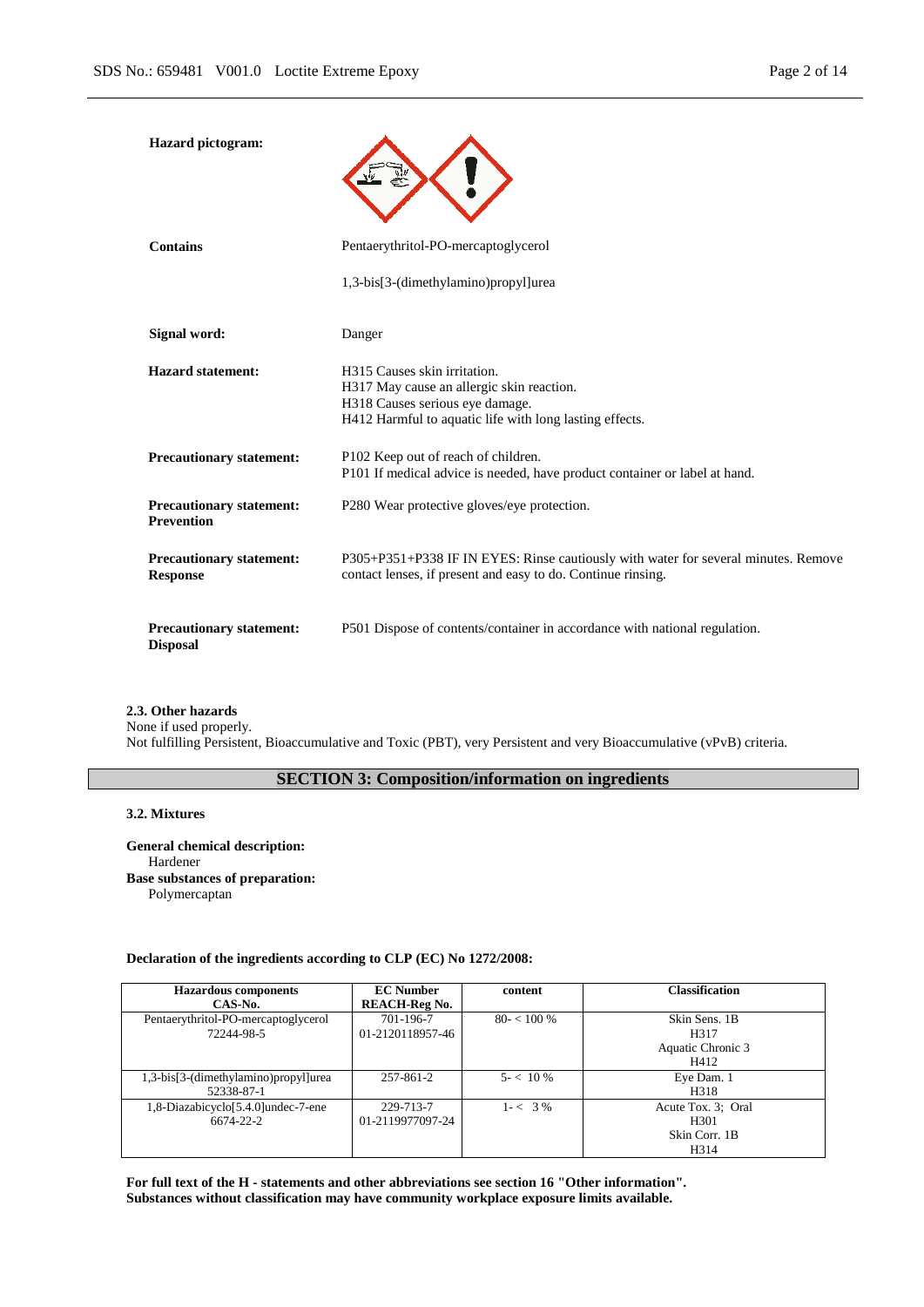### **SECTION 4: First aid measures**

#### **4.1. Description of first aid measures**

General information: In case of adverse health effects seek medical advice.

Inhalation: Move to fresh air, consult doctor if complaint persists.

Skin contact:

Rinse with running water and soap. Skin care. Remove contaminated clothes immediately.

Eye contact:

Immediately flush eyes with soft jet of water or eye rinse solution for at least 5 minutes. If pains remain (intensive smarting, sensitivity to light, visual disturbance) continue flushing and contact/seek doctor or hospital.

Ingestion:

Rinse mouth and throat. Drink 1-2 glasses of water. Seek medical advice.

#### **4.2. Most important symptoms and effects, both acute and delayed**

SKIN: Redness, inflammation.

After eye contact: Corrosive, may cause permanent damage to eyes (impairment of vision).

May cause an allergic skin reaction.

**4.3. Indication of any immediate medical attention and special treatment needed**

See section: Description of first aid measures

### **SECTION 5: Firefighting measures**

### **5.1. Extinguishing media**

**Suitable extinguishing media:**

carbon dioxide, foam, powder, water spray jet, fine water spray

#### **Extinguishing media which must not be used for safety reasons:** High pressure waterjet

**5.2. Special hazards arising from the substance or mixture**

In the event of a fire, carbon monoxide (CO) and carbon dioxide (CO2) can be released.

### **5.3. Advice for firefighters**

Wear self-contained breathing apparatus. Wear protective equipment.

### **SECTION 6: Accidental release measures**

#### **6.1. Personal precautions, protective equipment and emergency procedures**

Wear protective equipment. Danger of slipping on spilled product. Ensure adequate ventilation. Avoid contact with skin and eyes.

#### **6.2. Environmental precautions**

Do not empty into drains / surface water / ground water.

#### **6.3. Methods and material for containment and cleaning up**

Remove with liquid-absorbing material (sand, peat, sawdust). Dispose of contaminated material as waste according to Section 13.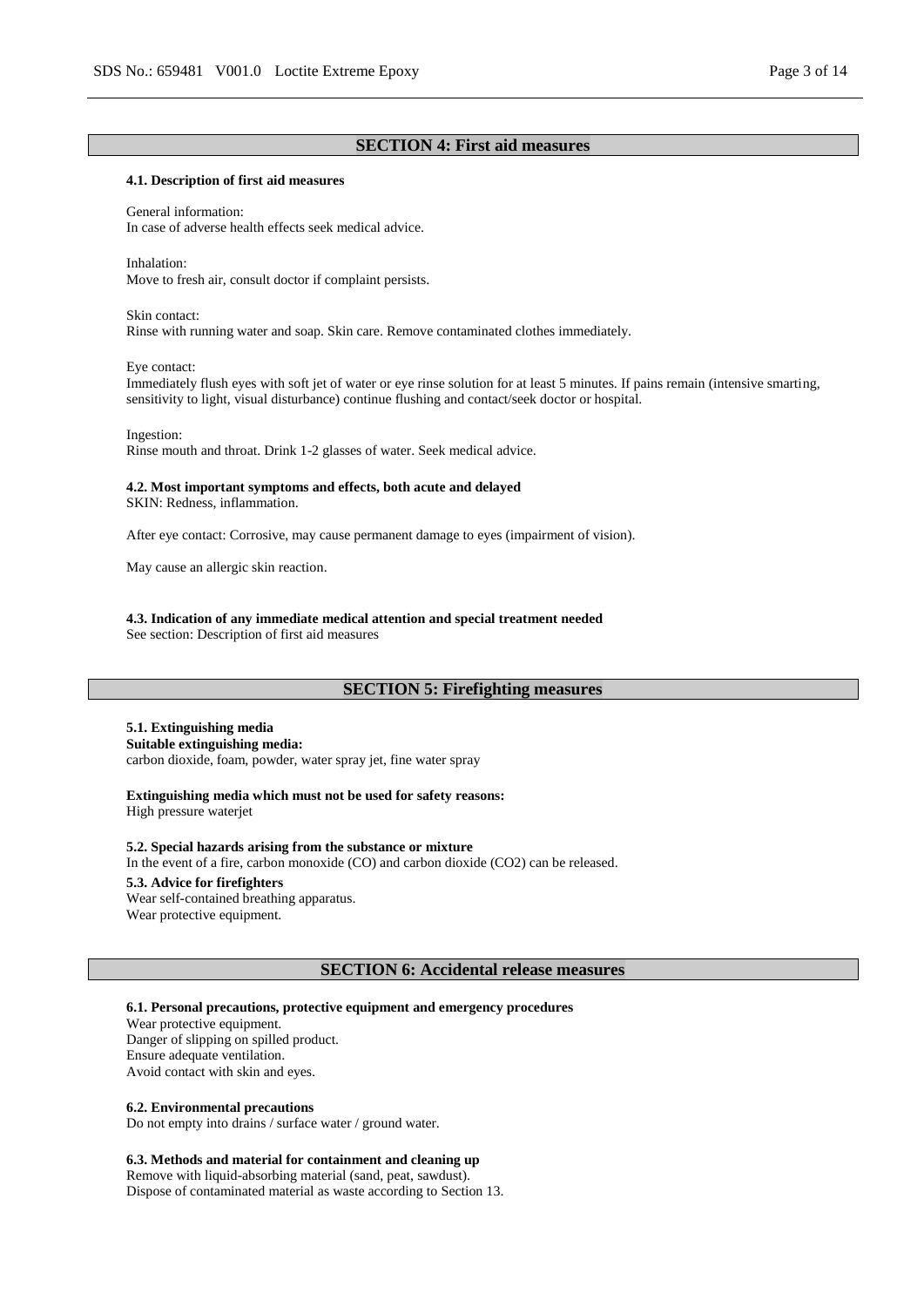#### **6.4. Reference to other sections**

See advice in section 8

### **SECTION 7: Handling and storage**

### **7.1. Precautions for safe handling**

Ensure that workrooms are adequately ventilated. Avoid skin and eye contact.

Hygiene measures: Wash hands before work breaks and after finishing work. Do not eat, drink or smoke while working.

### **7.2. Conditions for safe storage, including any incompatibilities**

Keep container tightly sealed. Temperatures between + 10  $^{\circ}$ C and + 25  $^{\circ}$ C Store at room temperature. Do not store together with food or other consumables (coffee, tea, tobacco, etc.).

### **7.3. Specific end use(s)**

Part B of 2-Component Epoxy Adhesive.

### **SECTION 8: Exposure controls/personal protection**

### **8.1. Control parameters**

### **Occupational Exposure Limits**

Valid for

Great Britain

None

#### **Occupational Exposure Limits**

Valid for

Ireland

None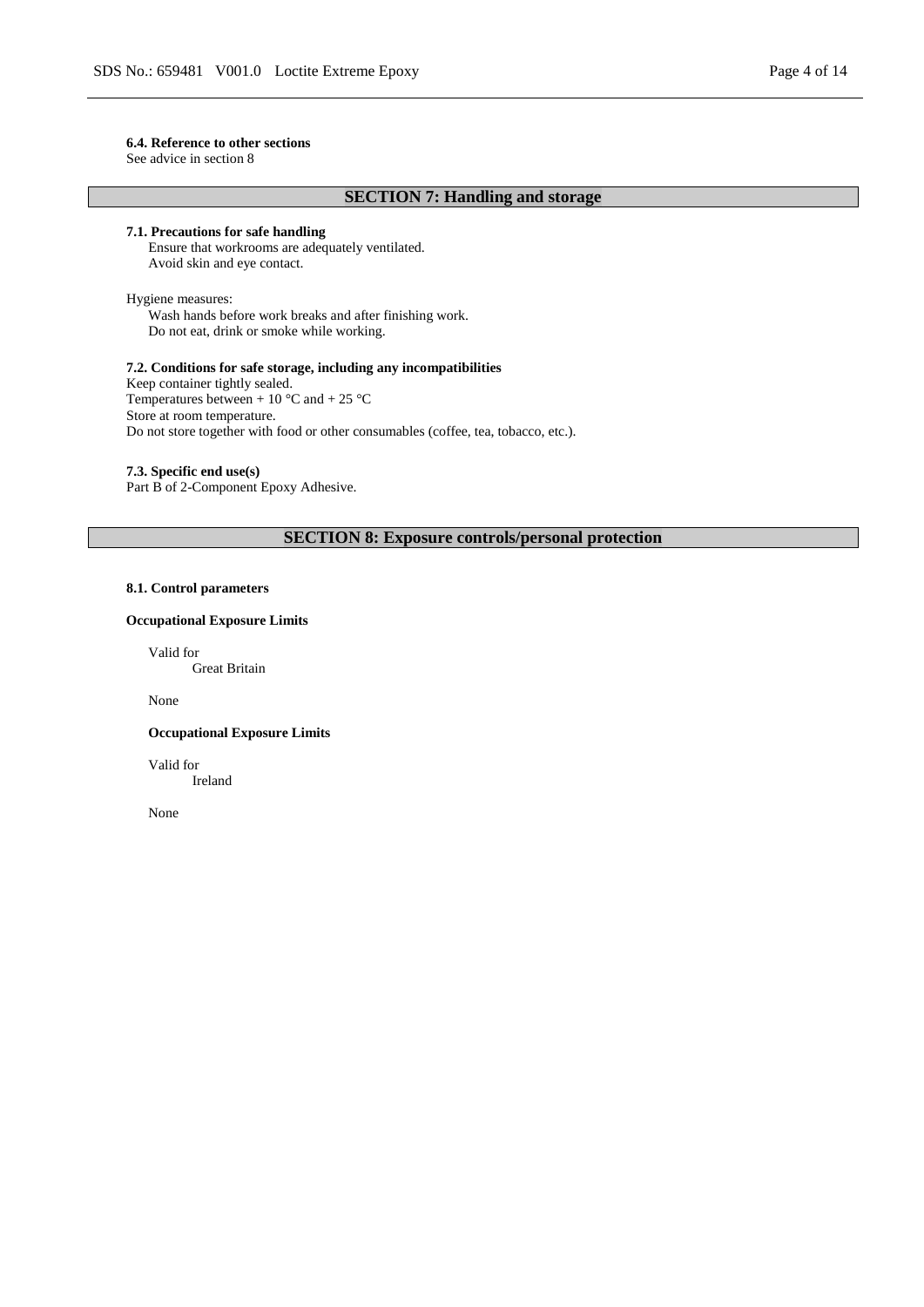### **Predicted No-Effect Concentration (PNEC):**

| Name on list                                                                                                                                                  | <b>Environmental Exposure</b><br>Compartment | period | <b>Value</b>         |     |                     |        | <b>Remarks</b> |
|---------------------------------------------------------------------------------------------------------------------------------------------------------------|----------------------------------------------|--------|----------------------|-----|---------------------|--------|----------------|
|                                                                                                                                                               |                                              |        | mg/l                 | ppm | mg/kg               | others |                |
| Poly[oxy(methyl-1,2-ethanediyl)], a-hydro-<br>w-hydroxy-, ether with 2,2-<br>bis(hydroxymethyl)-1,3-propanediol (4:1),<br>2-hydroxy-3-mercaptop<br>72244-98-5 | aqua<br>(freshwater)                         |        | $0,07 \text{ mg}/1$  |     |                     |        |                |
| Poly[oxy(methyl-1,2-ethanediyl)], a-hydro-<br>w-hydroxy-, ether with 2,2-<br>bis(hydroxymethyl)-1,3-propanediol (4:1),<br>2-hydroxy-3-mercaptop<br>72244-98-5 | aqua<br><i>(intermittent)</i><br>releases)   |        | $0,12 \text{ mg}/1$  |     |                     |        |                |
| Poly[oxy(methyl-1,2-ethanediyl)], a-hydro-<br>w-hydroxy-, ether with 2,2-<br>bis(hydroxymethyl)-1,3-propanediol (4:1),<br>2-hydroxy-3-mercaptop<br>72244-98-5 | aqua (marine<br>water)                       |        | $0,007$ mg/l         |     |                     |        |                |
| Poly[oxy(methyl-1,2-ethanediyl)], a-hydro-<br>w-hydroxy-, ether with 2,2-<br>bis(hydroxymethyl)-1,3-propanediol (4:1),<br>2-hydroxy-3-mercaptop<br>72244-98-5 | sediment<br>(freshwater)                     |        |                      |     | $322$ mg/kg         |        |                |
| Poly[oxy(methyl-1,2-ethanediyl)], a-hydro-<br>w-hydroxy-, ether with 2,2-<br>bis(hydroxymethyl)-1,3-propanediol (4:1),<br>2-hydroxy-3-mercaptop<br>72244-98-5 | sediment<br>(marine water)                   |        |                      |     | $32 \text{ mg/kg}$  |        |                |
| Poly[oxy(methyl-1,2-ethanediyl)], a-hydro-<br>w-hydroxy-, ether with 2,2-<br>bis(hydroxymethyl)-1,3-propanediol (4:1),<br>2-hydroxy-3-mercaptop<br>72244-98-5 | sewage<br>treatment plant<br>(STP)           |        | $10$ mg/ $1$         |     |                     |        |                |
| 1,8-Diazabicyclo[5.4.0]undec-7-ene<br>6674-22-2                                                                                                               | aqua<br>(freshwater)                         |        | $0,24 \text{ mg}/1$  |     |                     |        |                |
| 1,8-Diazabicyclo[5.4.0]undec-7-ene<br>6674-22-2                                                                                                               | aqua (marine<br>water)                       |        | $0,024 \text{ mg}/1$ |     |                     |        |                |
| 1,8-Diazabicyclo[5.4.0]undec-7-ene<br>6674-22-2                                                                                                               | aqua<br><i>(intermittent)</i><br>releases)   |        | $0.5$ mg/l           |     |                     |        |                |
| 1,8-Diazabicyclo[5.4.0]undec-7-ene<br>6674-22-2                                                                                                               | sewage<br>treatment plant<br>(STP)           |        | $13 \text{ mg}/l$    |     |                     |        |                |
| 1,8-Diazabicyclo[5.4.0]undec-7-ene<br>6674-22-2                                                                                                               | sediment<br>(freshwater)                     |        |                      |     | $137 \text{ mg/kg}$ |        |                |
| 1,8-Diazabicyclo[5.4.0]undec-7-ene<br>6674-22-2                                                                                                               | sediment<br>(marine water)                   |        |                      |     | $13,7$ mg/kg        |        |                |
| 1,8-Diazabicyclo[5.4.0]undec-7-ene<br>6674-22-2                                                                                                               | Soil                                         |        |                      |     | $27,2$ mg/kg        |        |                |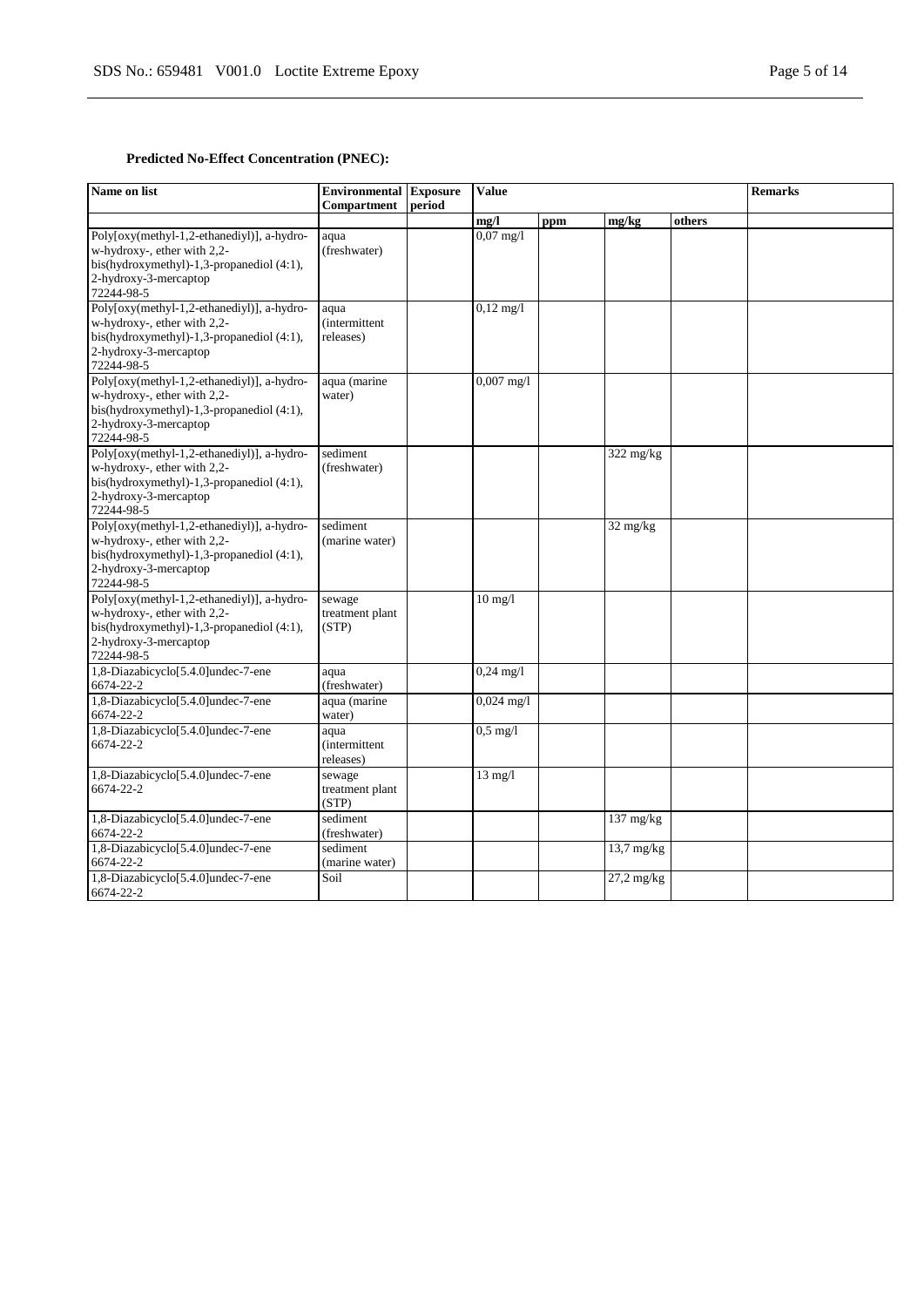#### **Derived No-Effect Level (DNEL):**

| Name on list                                                                                                                                                  | <b>Application</b><br>Area | Route of<br><b>Exposure</b> | <b>Health Effect</b>                        | <b>Exposure</b><br><b>Time</b> | <b>Value</b>      | <b>Remarks</b> |
|---------------------------------------------------------------------------------------------------------------------------------------------------------------|----------------------------|-----------------------------|---------------------------------------------|--------------------------------|-------------------|----------------|
| Poly[oxy(methyl-1,2-ethanediyl)], a-hydro-<br>w-hydroxy-, ether with 2,2-<br>bis(hydroxymethyl)-1,3-propanediol (4:1),<br>2-hydroxy-3-mercaptop<br>72244-98-5 | Workers                    | inhalation                  | Long term<br>exposure -<br>systemic effects |                                | $22$ mg/m $3$     |                |
| Poly[oxy(methyl-1,2-ethanediyl)], a-hydro-<br>w-hydroxy-, ether with 2,2-<br>bis(hydroxymethyl)-1,3-propanediol (4:1),<br>2-hydroxy-3-mercaptop<br>72244-98-5 | Workers                    | dermal                      | Long term<br>exposure -<br>systemic effects |                                | $2.7$ mg/kg       |                |
| Poly[oxy(methyl-1,2-ethanediyl)], a-hydro-<br>w-hydroxy-, ether with 2,2-<br>bis(hydroxymethyl)-1,3-propanediol (4:1),<br>2-hydroxy-3-mercaptop<br>72244-98-5 | General<br>population      | inhalation                  | Long term<br>exposure -<br>systemic effects |                                | $6,52$ mg/m $3$   |                |
| Poly[oxy(methyl-1,2-ethanediyl)], a-hydro-<br>w-hydroxy-, ether with 2,2-<br>bis(hydroxymethyl)-1,3-propanediol (4:1),<br>2-hydroxy-3-mercaptop<br>72244-98-5 | General<br>population      | dermal                      | Long term<br>exposure -<br>systemic effects |                                | $1,61$ mg/kg      |                |
| Poly[oxy(methyl-1,2-ethanediyl)], a-hydro-<br>w-hydroxy-, ether with 2,2-<br>bis(hydroxymethyl)-1,3-propanediol (4:1),<br>2-hydroxy-3-mercaptop<br>72244-98-5 | General<br>population      | oral                        | Long term<br>exposure -<br>systemic effects |                                | $1,9$ mg/kg       |                |
| 1,8-Diazabicyclo[5.4.0]undec-7-ene<br>6674-22-2                                                                                                               | Workers                    | inhalation                  | Long term<br>exposure -<br>systemic effects |                                | $10.6$ mg/m $3$   |                |
| 1,8-Diazabicyclo[5.4.0]undec-7-ene<br>6674-22-2                                                                                                               | Workers                    | dermal                      | Long term<br>exposure -<br>systemic effects |                                | $3 \text{ mg/kg}$ |                |
| 1,8-Diazabicyclo[5.4.0]undec-7-ene<br>6674-22-2                                                                                                               | General<br>population      | inhalation                  | Long term<br>exposure -<br>systemic effects |                                | $2,6$ mg/m $3$    |                |
| 1,8-Diazabicyclo[5.4.0]undec-7-ene<br>6674-22-2                                                                                                               | General<br>population      | dermal                      | Long term<br>exposure -<br>systemic effects |                                | $1,5$ mg/kg       |                |
| 1,8-Diazabicyclo[5.4.0]undec-7-ene<br>6674-22-2                                                                                                               | General<br>population      | oral                        | Long term<br>exposure -<br>systemic effects |                                | $1,5$ mg/kg       |                |

#### **Biological Exposure Indices:**

None

#### **8.2. Exposure controls:**

Respiratory protection: Not needed.

Hand protection:

In the case of longer contact protective gloves made from nitrile rubber are recommended according to EN 374. material thickness > 0.1 mm

Perforation time > 480 minutes

In the case of longer and repeated contact please note that in practice the penetration times may be considerably shorter than those determined according to EN 374. The protective gloves must always be checked for their suitability for use at the specific workplace (e.g. mechanical and thermal stress, product compatibility, antistatic effects, etc.). The gloves must be replaced immediately at the first signs of wear and tear. The information provided by the manufacturers and given in the relevant trade association regulations for industrial safety must always be observed. We recommend that a hand care plan is drawn up in cooperation with a glove manufacturer and the trade association in accordance with the local operating conditions.

Eye protection:

Goggles which can be tightly sealed. Protective eye equipment should conform to EN166.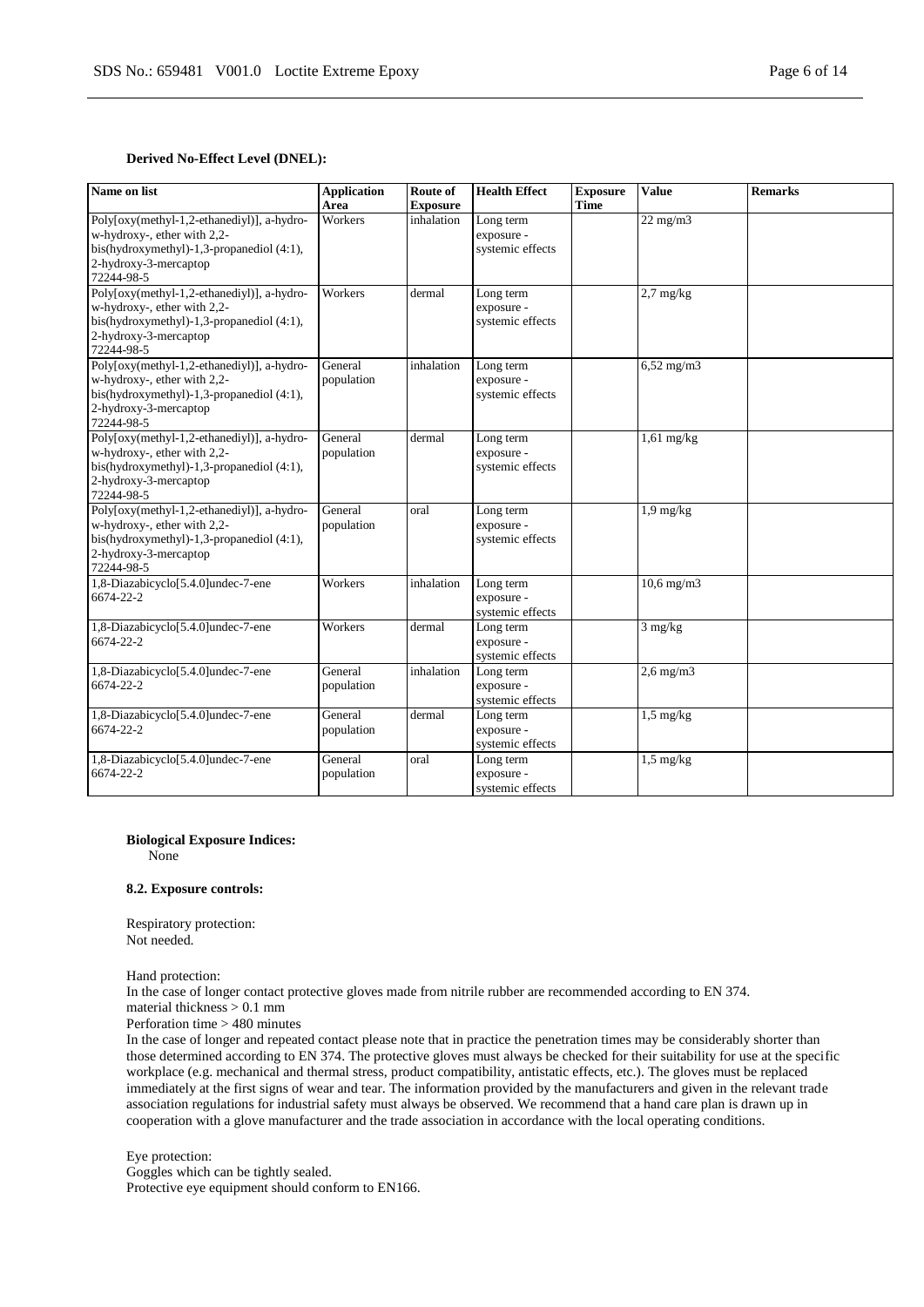Skin protection:

Suitable protective clothing

Protective clothing should conform to EN 14605 for liquid splashes or to EN 13982 for dusts.

#### Advices to personal protection equipment:

The information provided on personal protective equipment is for guidance purposes only. A full risk assessment should be conducted prior to using this product to determine the appropriate personal protective equipment to suit local conditions. Personal protective equipment should conform to the relevant EN standard.

### **SECTION 9: Physical and chemical properties**

#### **9.1. Information on basic physical and chemical properties** Appearance

|                                                                 | high viscosity<br>transparent      |
|-----------------------------------------------------------------|------------------------------------|
| Odor                                                            | typical                            |
| Odour threshold                                                 | No data available / Not applicable |
| pН                                                              | No data available / Not applicable |
| Melting point                                                   | No data available / Not applicable |
| Solidification temperature                                      | No data available / Not applicable |
| Initial boiling point                                           | No data available / Not applicable |
| Flash point                                                     | Not available.                     |
| Evaporation rate                                                | No data available / Not applicable |
| Flammability                                                    | No data available / Not applicable |
| <b>Explosive limits</b>                                         | No data available / Not applicable |
| Vapour pressure                                                 | No data available / Not applicable |
| Relative vapour density:                                        | No data available / Not applicable |
| Density                                                         | $1,09 - 1,19$ g/cm3                |
| (20 °C (68 °F))                                                 |                                    |
| <b>Bulk density</b>                                             | No data available / Not applicable |
| Solubility                                                      | No data available / Not applicable |
| Solubility (qualitative)                                        | Insoluble                          |
| $(23 °C (73.4 °F))$ ; Solvent: Water)                           |                                    |
| Partition coefficient: n-octanol/water                          | No data available / Not applicable |
| Auto-ignition temperature                                       | No data available / Not applicable |
| Decomposition temperature                                       | No data available / Not applicable |
| Viscosity                                                       | $15.000 - 20.000 \text{ Pa}$ *s    |
| (Brookfield; 23 $\rm{°C}$ (73.4 $\rm{°F}$ ); speed of rotation: |                                    |
| 20 min-1; Spindle No: 6)                                        |                                    |
| Viscosity (kinematic)                                           | No data available / Not applicable |
| <b>Explosive properties</b>                                     | No data available / Not applicable |
| Oxidising properties                                            | No data available / Not applicable |
|                                                                 |                                    |

### **9.2. Other information**

No data available / Not applicable

### **SECTION 10: Stability and reactivity**

#### **10.1. Reactivity**

None if used for intended purpose.

#### **10.2. Chemical stability**

Stable under recommended storage conditions.

### **10.3. Possibility of hazardous reactions**

See section reactivity

## **10.4. Conditions to avoid**

None if used for intended purpose.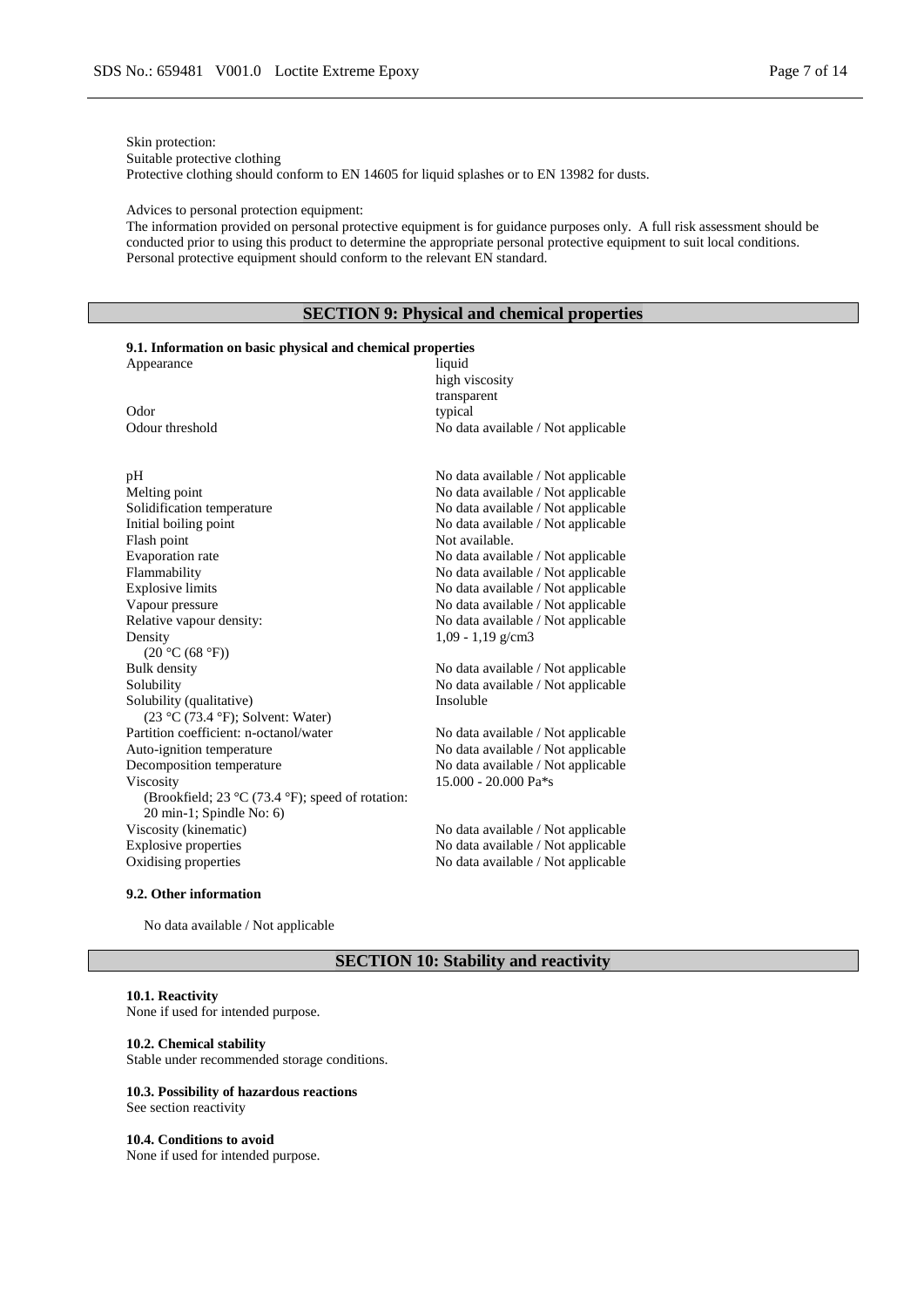#### **10.5. Incompatible materials** None if used properly.

# **10.6. Hazardous decomposition products**

None known.

### **SECTION 11: Toxicological information**

#### **General toxicological information:**

Persons suffering from allergic reactions to amines should avoid contact with the product. Cross-reactions with other epoxide compounds possible.

#### **11.1. Information on toxicological effects**

#### **Acute oral toxicity:**

The mixture is classified based on calculation method referring to the classified substances present in the mixture.

| <b>Hazardous substances</b> | Value | <b>Value</b>  | <b>Species</b> | <b>Method</b>                            |
|-----------------------------|-------|---------------|----------------|------------------------------------------|
| CAS-No.                     | type  |               |                |                                          |
| Pentaerythritol-PO-         | LD50  | $2.600$ mg/kg | rat            | OECD Guideline 401 (Acute Oral Toxicity) |
| mercaptoglycerol            |       |               |                |                                          |
| 72244-98-5                  |       |               |                |                                          |
| $1, 3-bis[3-$               | LD50  | $5.126$ mg/kg | rat            | not specified                            |
| (dimethylamino)propyl]ur    |       |               |                |                                          |
| ea                          |       |               |                |                                          |
| 52338-87-1                  |       |               |                |                                          |
| $1,8-$                      | LD50  | $251 - 300$   | rat            | not specified                            |
| Diazabicyclo[5.4.0]undec    |       | mg/kg         |                |                                          |
| $-7$ -ene                   |       |               |                |                                          |
| 6674-22-2                   |       |               |                |                                          |

#### **Acute dermal toxicity:**

The mixture is classified based on calculation method referring to the classified substances present in the mixture.

| <b>Hazardous substances</b>                           | Value | Value                 | <b>Species</b> | Method                                            |
|-------------------------------------------------------|-------|-----------------------|----------------|---------------------------------------------------|
| CAS-No.                                               | tvpe  |                       |                |                                                   |
| Pentaerythritol-PO-<br>mercaptoglycerol<br>72244-98-5 | LD50  | $10.200$ mg/kg rabbit |                | <b>OECD</b> Guideline 402 (Acute Dermal Toxicity) |

### **Acute inhalative toxicity:**

No data available.

#### **Skin corrosion/irritation:**

No data available.

#### **Serious eye damage/irritation:**

No data available.

#### **Respiratory or skin sensitization:**

The mixture is classified based on threshold limits referring to the classified substances present in the mixture.

| <b>Hazardous substances</b><br>CAS-No.                | <b>Result</b> | Test type                             | <b>Species</b> | Method                                                             |
|-------------------------------------------------------|---------------|---------------------------------------|----------------|--------------------------------------------------------------------|
| Pentaerythritol-PO-<br>mercaptoglycerol<br>72244-98-5 | sensitising   | Mouse local lymphnode<br>assay (LLNA) | mouse          | OECD Guideline 429 (Skin Sensitisation:<br>Local Lymph Node Assay) |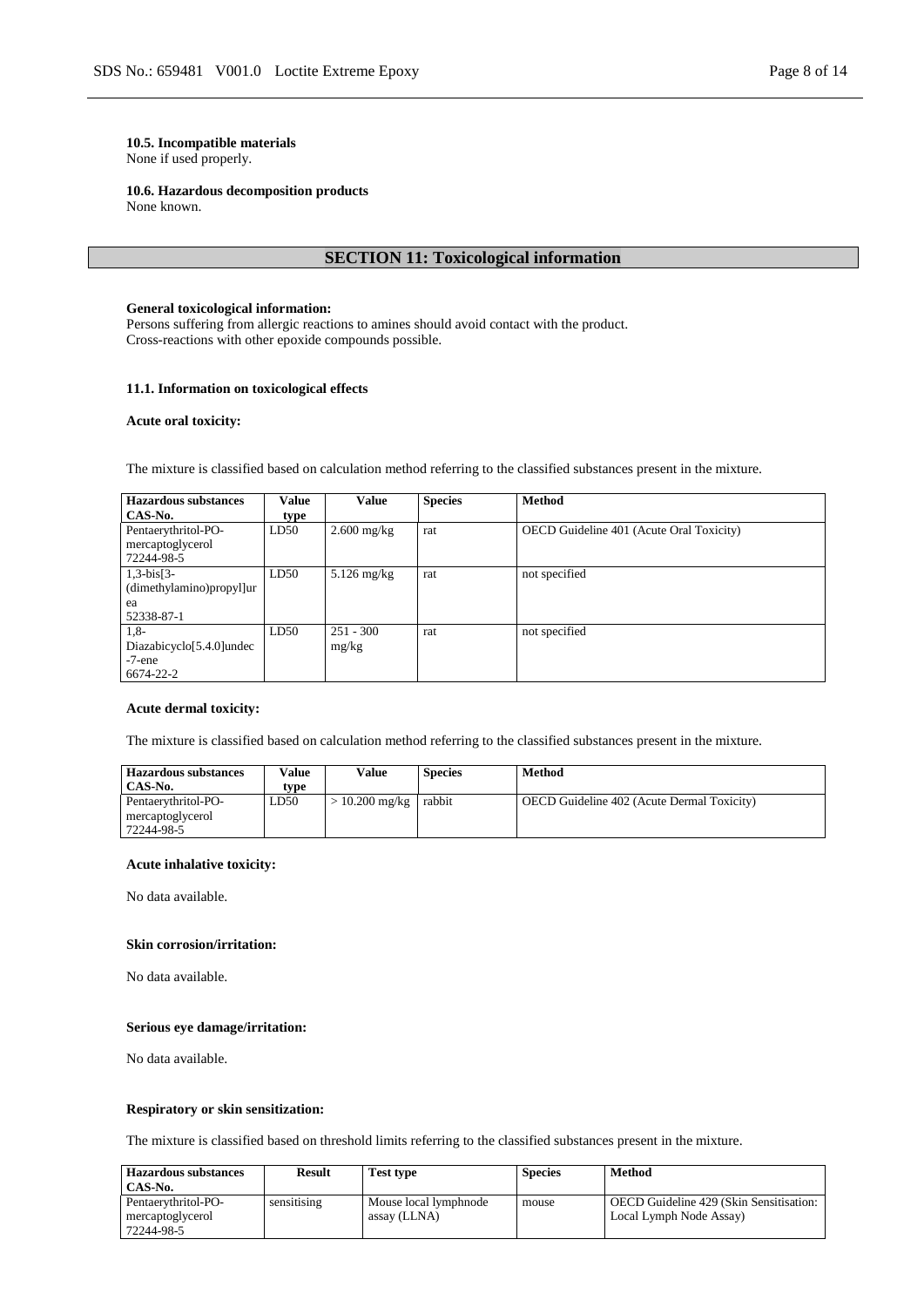### **Germ cell mutagenicity:**

No data available.

### **Carcinogenicity**

No data available.

### **Reproductive toxicity:**

No data available.

### **STOT-single exposure:**

No data available.

### **STOT-repeated exposure::**

No data available.

### **Aspiration hazard:**

No data available.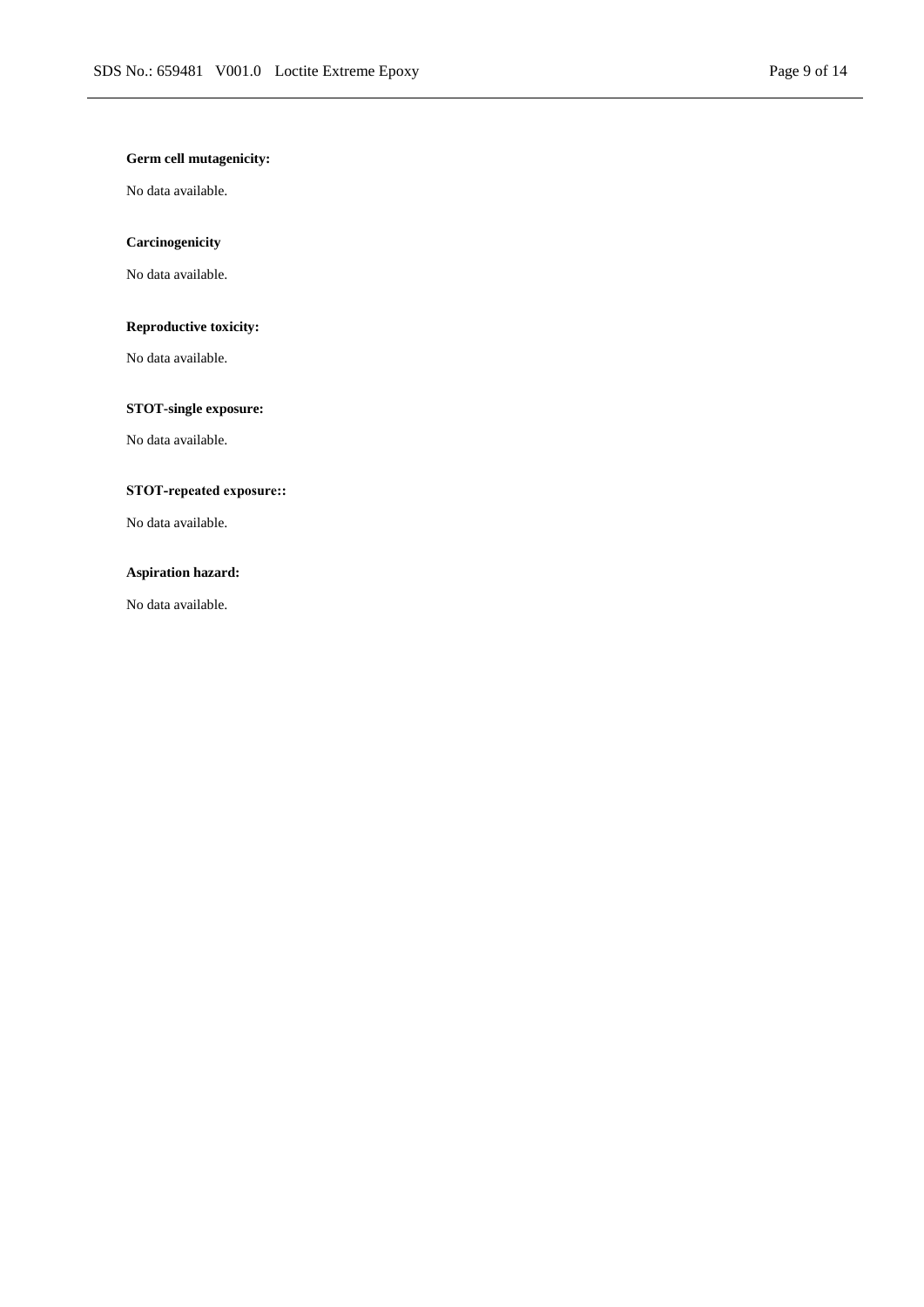### **SECTION 12: Ecological information**

### **General ecological information:**

Do not empty into drains, soil or bodies of water.

#### **12.1. Toxicity**

#### **Toxicity (Fish):**

The mixture is classified based on calculation method referring to the classified substances present in the mixture.

| <b>Hazardous substances</b>       | Value | Value             | <b>Exposure time Species</b> |                | Method                       |
|-----------------------------------|-------|-------------------|------------------------------|----------------|------------------------------|
| CAS-No.                           | type  |                   |                              |                |                              |
| Pentaerythritol-PO-               | LC50  | $87 \text{ mg}/1$ | 96 h                         | Danio rerio    | OECD Guideline 203 (Fish,    |
| mercaptoglycerol                  |       |                   |                              |                | <b>Acute Toxicity Test</b> ) |
| 72244-98-5                        |       |                   |                              |                |                              |
| 1,8-Diazabicyclo[5.4.0]undec-LC50 |       | $100 - 220$ mg/l  | 96 h                         | Leuciscus idus | DIN 38412-15                 |
| 7-ene                             |       |                   |                              |                |                              |
| 6674-22-2                         |       |                   |                              |                |                              |

#### **Toxicity (Daphnia):**

The mixture is classified based on calculation method referring to the classified substances present in the mixture.

| Hazardous substances          | Value | Value             | <b>Exposure time Species</b> |               | Method                    |
|-------------------------------|-------|-------------------|------------------------------|---------------|---------------------------|
| CAS-No.                       | type  |                   |                              |               |                           |
| Pentaerythritol-PO-           | EC50  | $12 \text{ mg}/1$ | 48 h                         | Daphnia magna | <b>OECD</b> Guideline 202 |
| mercaptoglycerol              |       |                   |                              |               | (Daphnia sp. Acute        |
| 72244-98-5                    |       |                   |                              |               | Immobilisation Test)      |
| 1,8-Diazabicyclo[5.4.0]undec- | EC50  | 50 mg/l           | 48 h                         | Daphnia magna | <b>OECD</b> Guideline 202 |
| 7-ene                         |       |                   |                              |               | (Daphnia sp. Acute        |
| 6674-22-2                     |       |                   |                              |               | Immobilisation Test)      |

#### **Chronic toxicity to aquatic invertebrates**

The mixture is classified based on calculation method referring to the classified substances present in the mixture.

| <b>Hazardous substances</b>        | Value | <b>Value</b>       | <b>Exposure time Species</b> |               | <b>Method</b>             |
|------------------------------------|-------|--------------------|------------------------------|---------------|---------------------------|
| CAS-No.                            | type  |                    |                              |               |                           |
| Pentaerythritol-PO-                | NOEC  | $3.5 \text{ mg}/1$ | 21 d                         | Daphnia magna | OECD 211 (Daphnia)        |
| mercaptoglycerol                   |       |                    |                              |               | magna, Reproduction Test) |
| 72244-98-5                         |       |                    |                              |               |                           |
| 1,8-Diazabicyclo[5.4.0]undec- NOEC |       | $>12 \text{ mg/l}$ | 21 day                       | Daphnia magna | OECD 211 (Daphnia)        |
| 7-ene                              |       |                    |                              |               | magna, Reproduction Test) |
| 6674-22-2                          |       |                    |                              |               |                           |

**Toxicity (Algae):**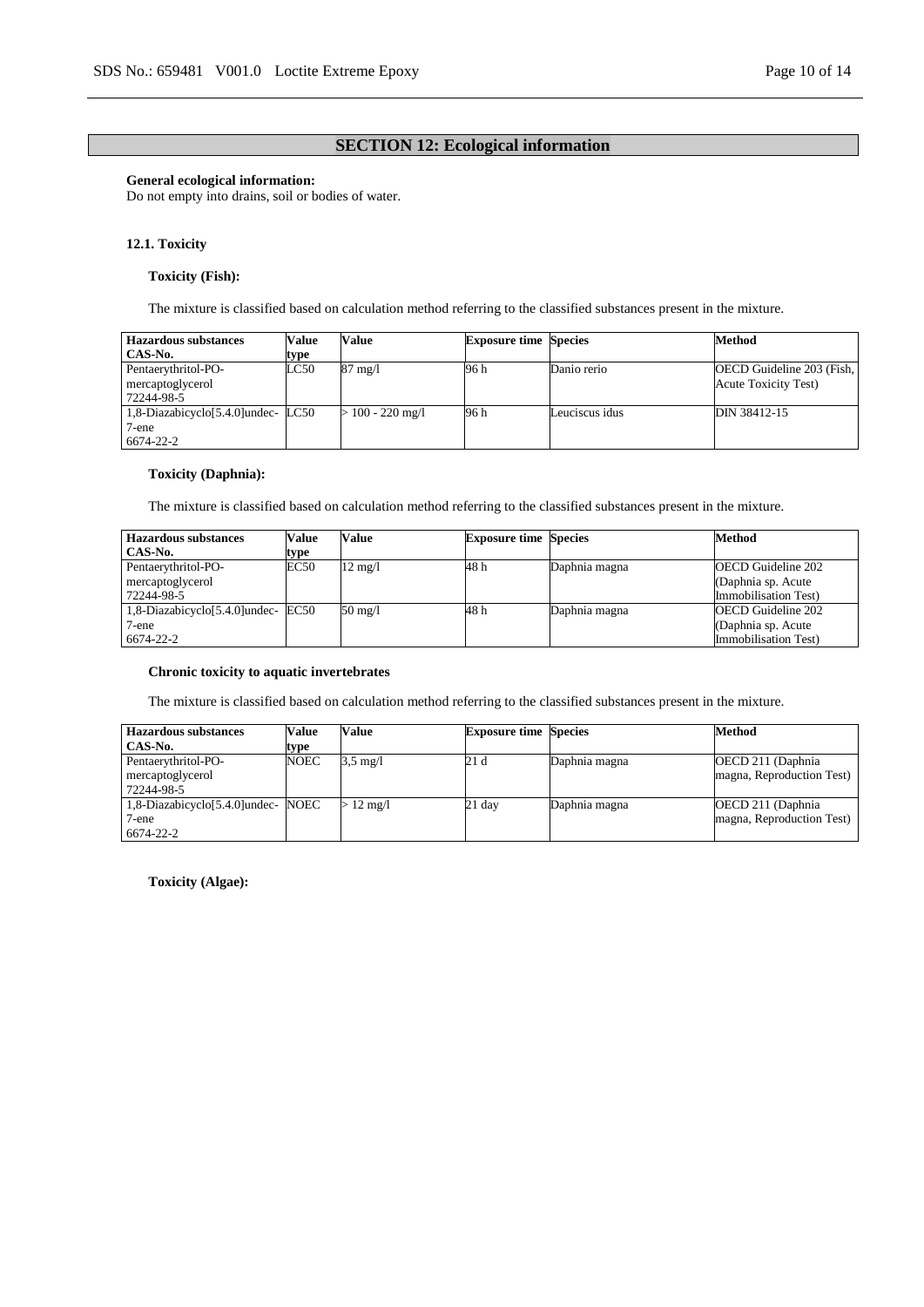The mixture is classified based on calculation method referring to the classified substances present in the mixture.

| <b>Hazardous</b> substances                           | <b>Value</b> | Value                | <b>Exposure time Species</b> |                                                                      | Method                                               |
|-------------------------------------------------------|--------------|----------------------|------------------------------|----------------------------------------------------------------------|------------------------------------------------------|
| CAS-No.                                               | type         |                      |                              |                                                                      |                                                      |
| Pentaerythritol-PO-<br>mercaptoglycerol<br>72244-98-5 | EC50         | $> 733 \text{ mg}/1$ | 72 h                         | Desmodesmus subspicatus                                              | OECD Guideline 201 (Alga,<br>Growth Inhibition Test) |
| Pentaerythritol-PO-<br>mercaptoglycerol<br>72244-98-5 | <b>NOEC</b>  | 338 mg/l             | 72 h                         | Desmodesmus subspicatus                                              | OECD Guideline 201 (Alga,<br>Growth Inhibition Test) |
| 1,8-Diazabicyclo[5.4.0]undec-<br>7-ene<br>6674-22-2   | EC50         | $100 \text{ mg}/1$   | 72 h                         | Desmodesmus subspicatus<br>(reported as Scenedesmus<br>subspicatus)  | EU Method C.3 (Algal<br>Inhibition test)             |
| 1,8-Diazabicyclo[5.4.0]undec-<br>7-ene<br>6674-22-2   | <b>NOEC</b>  | $100 \text{ mg}/1$   | 72 h                         | Desmodesmus subspicatus<br>(reported as Scenedesmus)<br>subspicatus) | EU Method C.3 (Algal)<br>Inhibition test)            |

### **Toxicity to microorganisms**

The mixture is classified based on calculation method referring to the classified substances present in the mixture.

| Hazardous substances                                               | Value | Value                     | <b>Exposure time Species</b> |                                                                           | Method                                                           |
|--------------------------------------------------------------------|-------|---------------------------|------------------------------|---------------------------------------------------------------------------|------------------------------------------------------------------|
| CAS-No.                                                            | type  |                           |                              |                                                                           |                                                                  |
| Pentaerythritol-PO-<br>mercaptoglycerol<br>72244-98-5              | EC50  | $> 1.000 \,\mathrm{mg}/l$ | 3 h                          | activated sludge of a<br>predominantly domestic sewage (Activated Sludge, | <b>OECD</b> Guideline 209<br><b>Respiration Inhibition Test)</b> |
| $\vert$ 1,8-Diazabicyclo[5.4.0] undec- EC 50<br>7-ene<br>6674-22-2 |       | $330 \text{ mg/l}$        | 17 <sub>h</sub>              |                                                                           | not specified                                                    |

### **12.2. Persistence and degradability**

| <b>Hazardous substances</b><br>CAS-No.                    | <b>Result</b>                   | <b>Test type</b> | <b>Degradability</b> | <b>Exposure</b><br>time | <b>Method</b>                                                                        |
|-----------------------------------------------------------|---------------------------------|------------------|----------------------|-------------------------|--------------------------------------------------------------------------------------|
| Pentaerythritol-PO-<br>mercaptoglycerol<br>72244-98-5     | not readily biodegradable.      | aerobic          | 5 %                  | 28d                     | OECD Guideline 301 B (Ready<br>Biodegradability: CO2 Evolution<br>Test)              |
| $1, 3-bis[3-$<br>(dimethylamino)propyl]urea<br>52338-87-1 | readily biodegradable           | aerobic          | > 70%                | 28d                     | <b>OECD 301 A - F</b>                                                                |
| 1,8-Diazabicyclo[5.4.0]undec-<br>7-ene<br>6674-22-2       | not inherently<br>biodegradable | aerobic          | $< 20\%$             | 28 day                  | OECD Guideline 302 B (Inherent<br>biodegradability: Zahn-<br>Wellens/EMPA Test)      |
| 1,8-Diazabicyclo[5.4.0]undec-<br>7-ene<br>6674-22-2       | not readily biodegradable.      | aerobic          | $< 20\%$             | 28 day                  | OECD Guideline 301 A (new<br>version) (Ready Biodegradability:<br>DOC Die Away Test) |

### **12.3. Bioaccumulative potential**

| <b>Hazardous substances</b>       | <b>Bioconcentratio</b> | <b>Exposure time   Temperature</b> | <b>Species</b>  | <b>Method</b>                  |
|-----------------------------------|------------------------|------------------------------------|-----------------|--------------------------------|
| CAS-No.                           | n factor (BCF)         |                                    |                 |                                |
| $1,8$ -Diazabicyclo[5.4.0] undec- | < 0.4                  | 42 day                             | Cyprinus carpio | OECD Guideline 305 C           |
| $7$ -ene                          |                        |                                    |                 | (Bioaccumulation: Test for the |
| 6674-22-2                         |                        |                                    |                 | Degree of Bioconcentration in  |
|                                   |                        |                                    |                 | Fish)                          |

**12.4. Mobility in soil**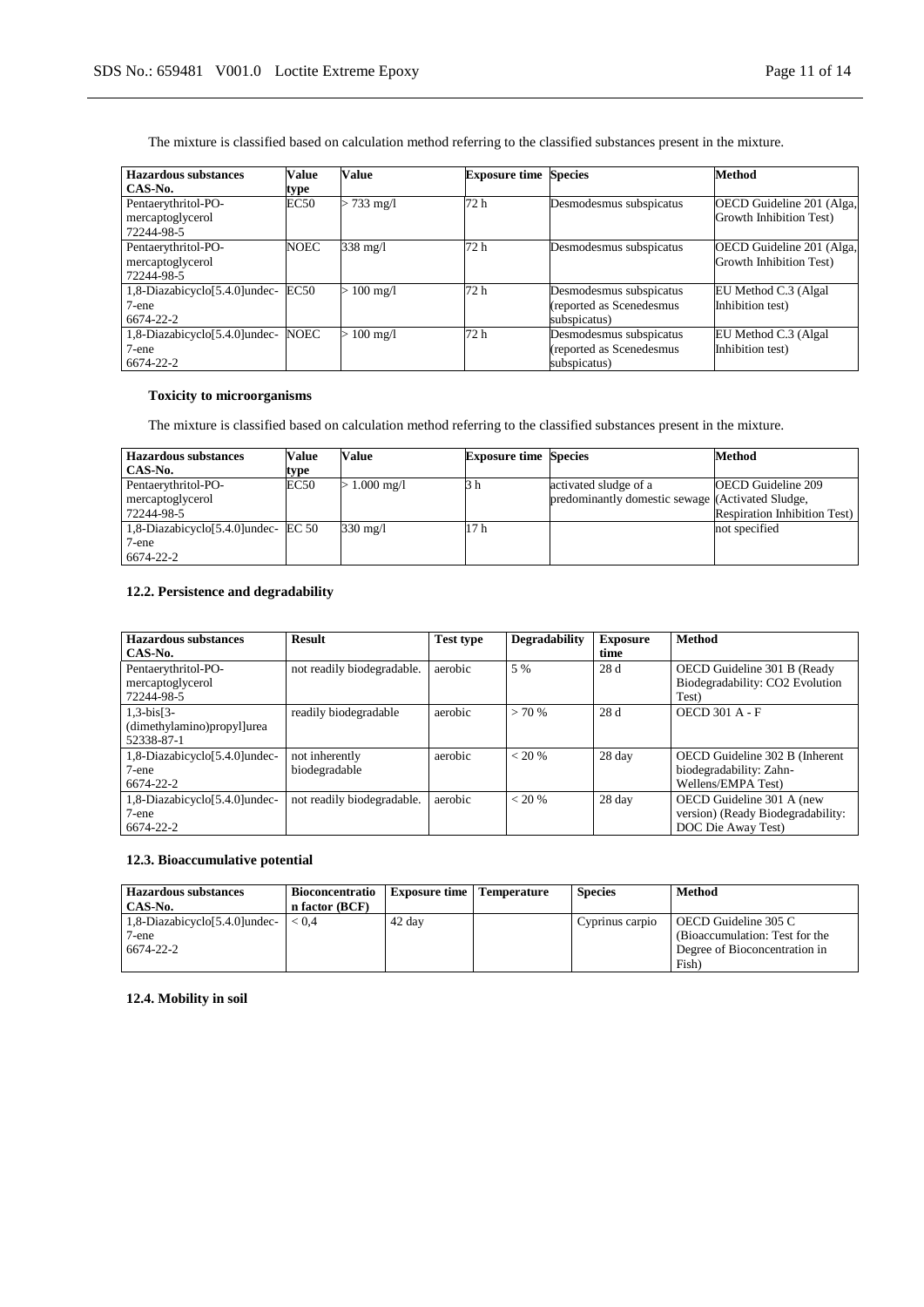| <b>Hazardous</b> substances<br>CAS-No.                   | LogPow  | Temperature    | Method                                                                                |
|----------------------------------------------------------|---------|----------------|---------------------------------------------------------------------------------------|
| Pentaerythritol-PO-<br>mercaptoglycerol<br>72244-98-5    | 1,2     | $20^{\circ}$ C | OECD Guideline 107 (Partition Coefficient (n-octanol / water), Shake<br>Flask Method) |
| $1,3-bis[3-$<br>(dimethylamino)propyl]urea<br>52338-87-1 | $-0.25$ |                | EU Method A.8 (Partition Coefficient)                                                 |

### **12.5. Results of PBT and vPvB assessment**

| Hazardous substances                | PBT / vPvB                                                                           |
|-------------------------------------|--------------------------------------------------------------------------------------|
| CAS-No.                             |                                                                                      |
| Pentaerythritol-PO-mercaptoglycerol | Not fulfilling Persistent, Bioaccumulative and Toxic (PBT), very Persistent and very |
| 72244-98-5                          | Bioaccumulative (vPvB) criteria.                                                     |
| 1,8-Diazabicyclo[5.4.0]undec-7-ene  | Not fulfilling Persistent, Bioaccumulative and Toxic (PBT), very Persistent and very |
| 6674-22-2                           | Bioaccumulative (vPvB) criteria.                                                     |

### **12.6. Other adverse effects**

No data available.

# **SECTION 13: Disposal considerations**

#### **13.1. Waste treatment methods**

Product disposal: Dispose of waste and residues in accordance with local authority requirements.

### Disposal of uncleaned packages:

Use packages for recycling only when totally empty.

Waste code 080409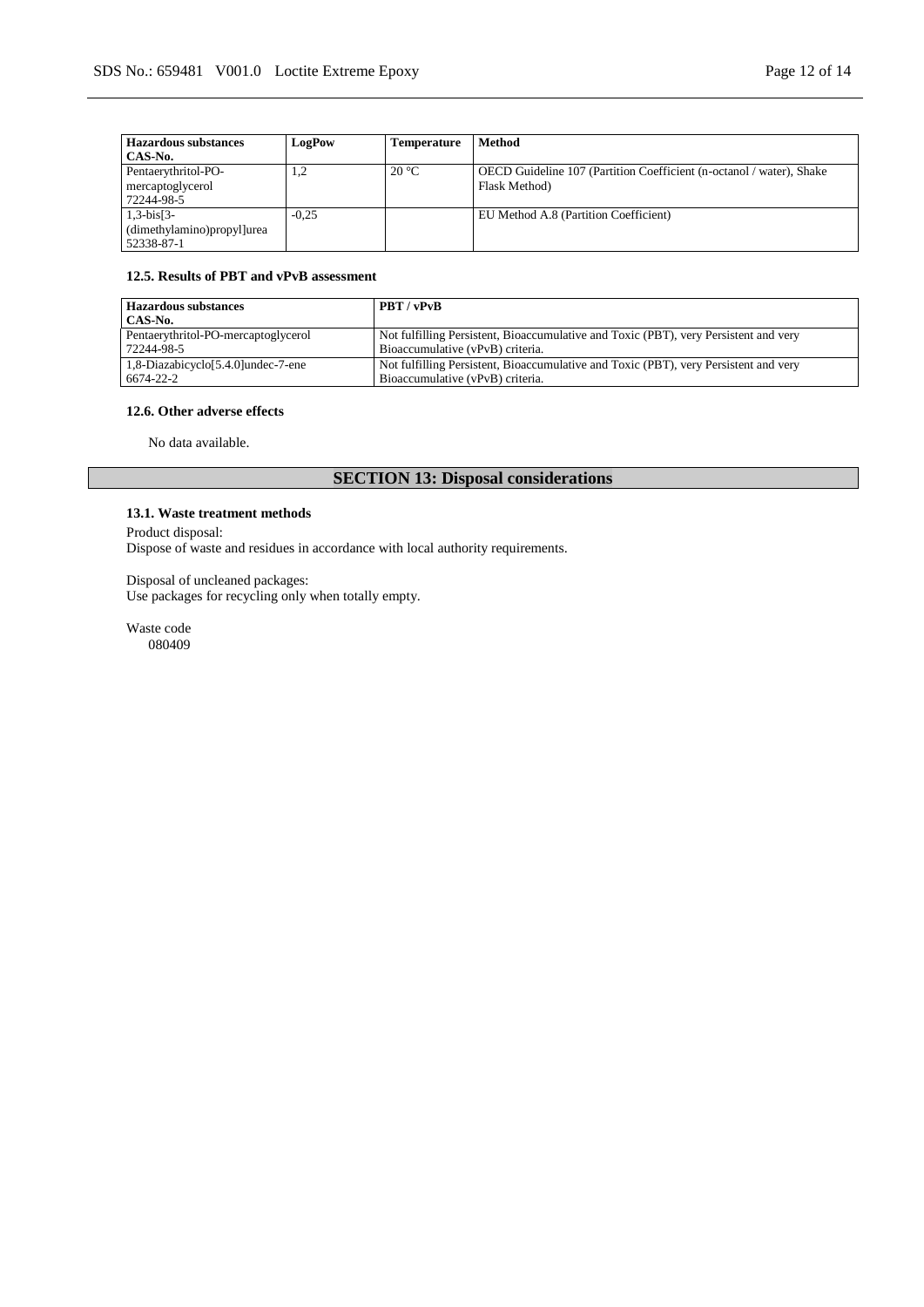# **SECTION 14: Transport information**

| 14.1. | <b>UN</b> number             |                                                                         |
|-------|------------------------------|-------------------------------------------------------------------------|
|       | ADR                          | Not dangerous goods                                                     |
|       | <b>RID</b>                   | Not dangerous goods                                                     |
|       | <b>ADN</b>                   | Not dangerous goods                                                     |
|       | IMDG                         | Not dangerous goods                                                     |
|       | <b>IATA</b>                  | 3334                                                                    |
| 14.2. |                              | UN proper shipping name                                                 |
|       | ADR                          | Not dangerous goods                                                     |
|       | RID                          | Not dangerous goods                                                     |
|       | <b>ADN</b>                   | Not dangerous goods                                                     |
|       | <b>IMDG</b>                  | Not dangerous goods                                                     |
|       | IATA                         | Aviation regulated liquid, n.o.s. (Mercaptan polymer)                   |
| 14.3. |                              | Transport hazard class(es)                                              |
|       | ADR                          | Not dangerous goods                                                     |
|       | <b>RID</b>                   | Not dangerous goods                                                     |
|       | ADN                          | Not dangerous goods                                                     |
|       | <b>IMDG</b>                  | Not dangerous goods                                                     |
|       | <b>IATA</b>                  | 9                                                                       |
| 14.4. | Packing group                |                                                                         |
|       | ADR                          | Not dangerous goods                                                     |
|       | <b>RID</b>                   | Not dangerous goods                                                     |
|       | ADN                          | Not dangerous goods                                                     |
|       | <b>IMDG</b>                  | Not dangerous goods                                                     |
|       | <b>IATA</b>                  | Ш                                                                       |
| 14.5. | <b>Environmental hazards</b> |                                                                         |
|       | ADR                          | not applicable                                                          |
|       | <b>RID</b>                   | not applicable                                                          |
|       | ADN                          | not applicable                                                          |
|       | <b>IMDG</b>                  | not applicable                                                          |
|       | <b>IATA</b>                  | not applicable                                                          |
| 14.6. |                              | Special precautions for user                                            |
|       | ADR                          | not applicable                                                          |
|       | RID                          | not applicable                                                          |
|       | <b>ADN</b>                   | not applicable                                                          |
|       | <b>IMDG</b>                  | not applicable                                                          |
|       | IATA                         | No dangerous good according to ADR/RID/ADN. Carriage in accordance with |
|       |                              | 1.1.4.2.1 ADR/RID/ADN.                                                  |
| 14.7. |                              | Transport in bulk according to Annex II of Marpol and the IBC Code      |
|       | not applicable               |                                                                         |
|       |                              |                                                                         |

# **SECTION 15: Regulatory information**

**15.1. Safety, health and environmental regulations/legislation specific for the substance or mixture** 0 %

VOC content (VOCV 814.018 VOC regulation CH)